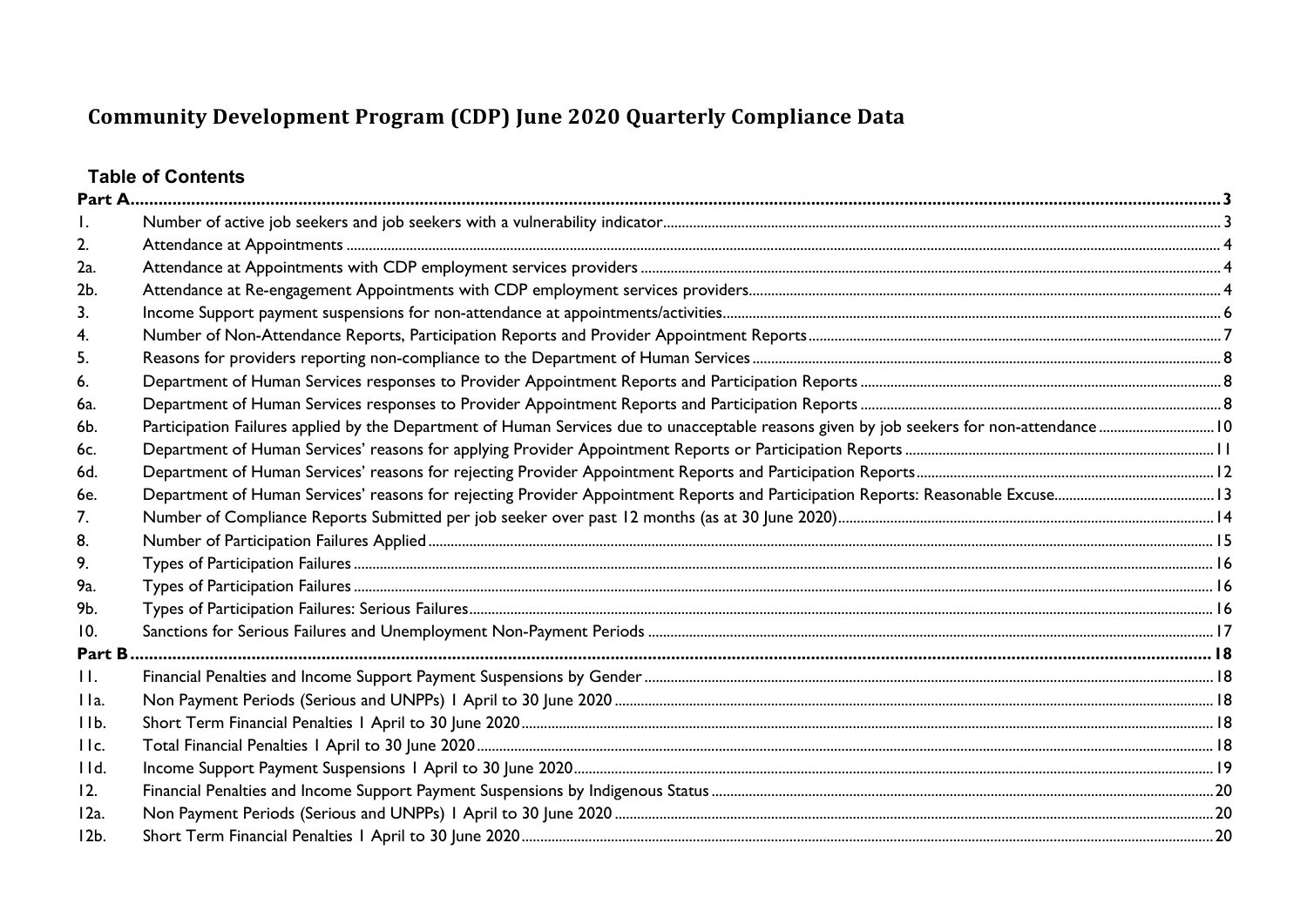Community Development Program (CDP) June 2020 Quarterly Compliance Data

| 12c.            |  |
|-----------------|--|
| 12d.            |  |
| 13.             |  |
| 13a.            |  |
| 13 <sub>b</sub> |  |
| 13c.            |  |
| 13d.            |  |
| 14.             |  |
| 14a.            |  |
| 14b.            |  |
| 14c.            |  |
| 14d.            |  |
| 15.             |  |
| 15a.            |  |
| 15b.            |  |
| 15c.            |  |
| 15d.            |  |
| <b>Glossary</b> |  |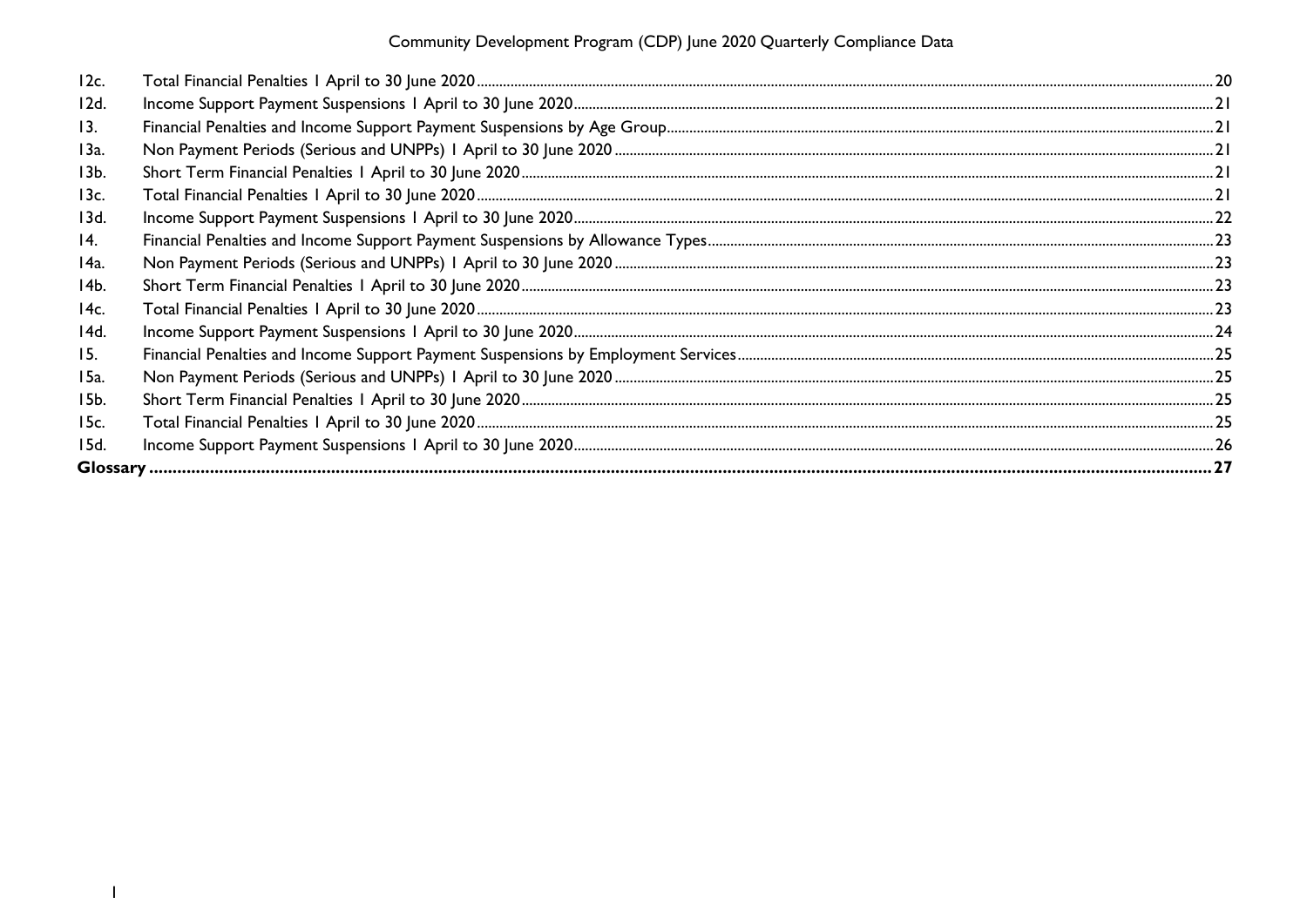The following tables contain compliance information for the Community Development Program (CDP), under the Job Seeker Compliance Framework (JSCF). This information has been produced continuously since the commencement of the CDP on 1 July 2015. From 1 July 2018, all job seekers in *jobactive*, Disability Employment Services and ParentsNext are subject to the Targeted Compliance Framework (TCF). The TCF does not apply to CDP.

Prior to 1 July 2018, this report contained a broader data set covering all employment programs under the JSCF. From 1 July 2018, this report contains CDP specific information only and is owned by the National Indigenous Australians Agency, based on data held in the CDP IT System by DESE on behalf of the NIAA.

TCF reporting is published separately by the Department of Education, Skills and Employment. Due to differences in the compliance frameworks, the information contained in this report is not directly comparable with any reporting undertaken for the TCF.

#### **Terms of use**

**The NIAA takes seriously its obligations to protect the personal information of those about whom it holds information. Information is published in accordance with the [NIAA Privacy Policy](https://www.niaa.gov.au/pmc/who-we-are/accountability-and-reporting/privacy-policy) .** 

**You may use this information to the extent permitted by, and provided that you comply with:**

- **• these terms of use**
- **• any additional terms and conditions as specified by the NIAA from time to time**
- **• any applicable obligations under the Privacy Act 1988**

**By accessing the information contained in this report, you:** 

- **• must not attempt to use this information to re-identify, or attempt to re-identify, any individual to whom the information relates;**
- **• must promptly notify the NIAA if you become aware that any individual can be identified from the information in the report, or as a result of publication of the report; and**
- **• if you become aware of the identity of any individual as a result of publication of the report, you must not use or disclose that information, for any reason, without the written approval of the NIAA.**

#### **Disclaimer**

**Whilst the NIAA makes all attempts to ensure the information contained in this report is accurate and current, the NIAA recommends that users exercise their own skill and care with respect to their use of these reports and that users carefully evaluate the accuracy, currency, completeness and relevance of the material in these reports for their purposes. The NIAA does not guarantee, and accepts no legal liability arising from or connected to, the accuracy, currency or completeness of any material contained in these reports.**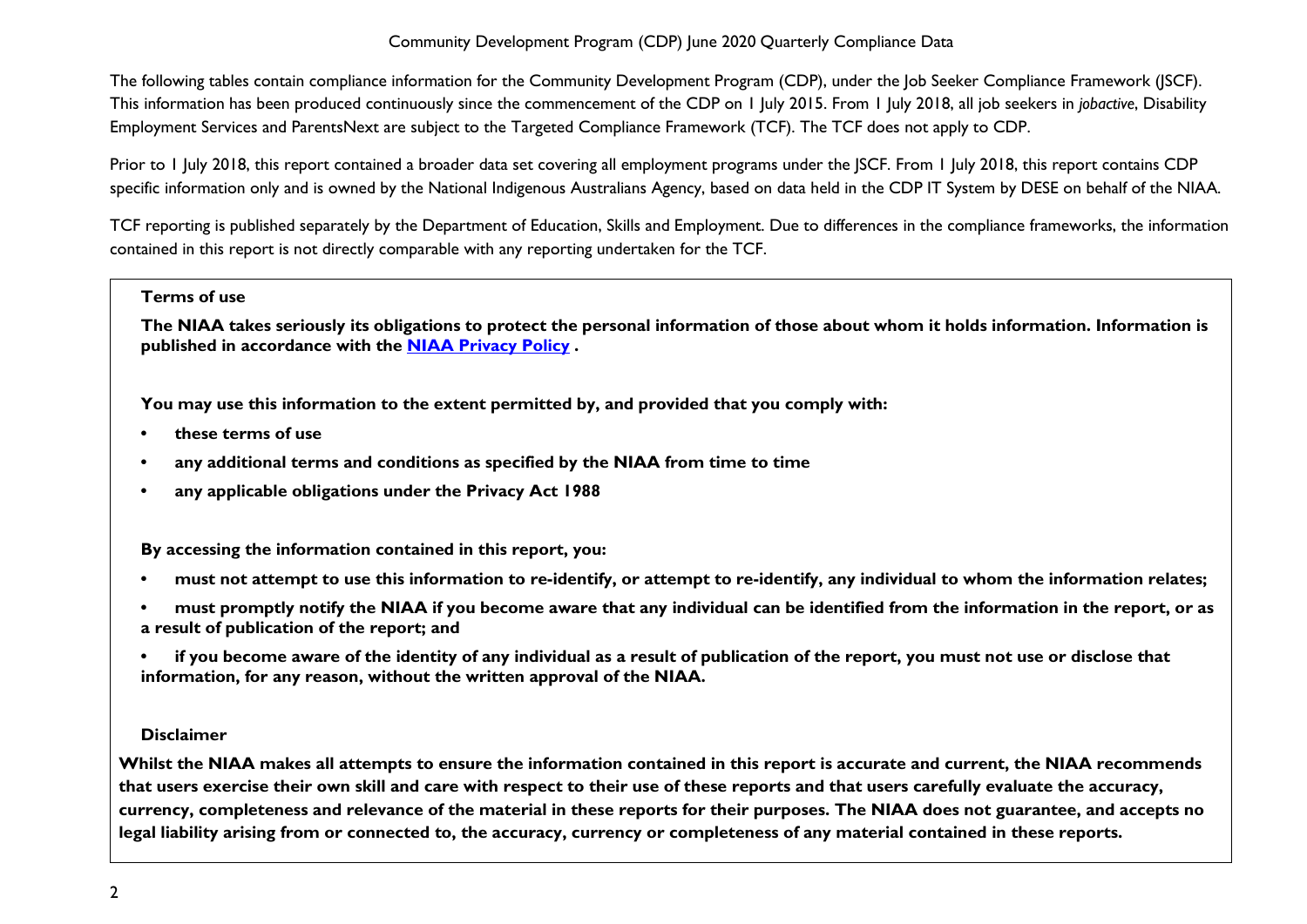## <span id="page-3-1"></span><span id="page-3-0"></span>**Part A**

## **1. Number of active job seekers and job seekers with a vulnerability indicator as at 30 June 2020**

| <b>Active CDP job seekers</b> | Number of CDP job seekers with a vulnerability<br>indicator | % of all CDP job seekers with a vulnerability<br>indicator |
|-------------------------------|-------------------------------------------------------------|------------------------------------------------------------|
| 37,958                        | 3,509                                                       | 9%                                                         |

'Active CDP job seekers' comprises 'Active job seekers' who currently need to use employment services or the Transition to Work (TTW) Service), as well as 'Other job seekers' who have a 'Temporary exemption', 'Reduced work capacity' or are undertaking an 'Approved activity' – refer to 'Glossary' for further explanation of these terms.

Note: TTW participants are not subject to the same job seeker compliance framework as other activity tested job seekers, therefore they are not included elsewhere in this report.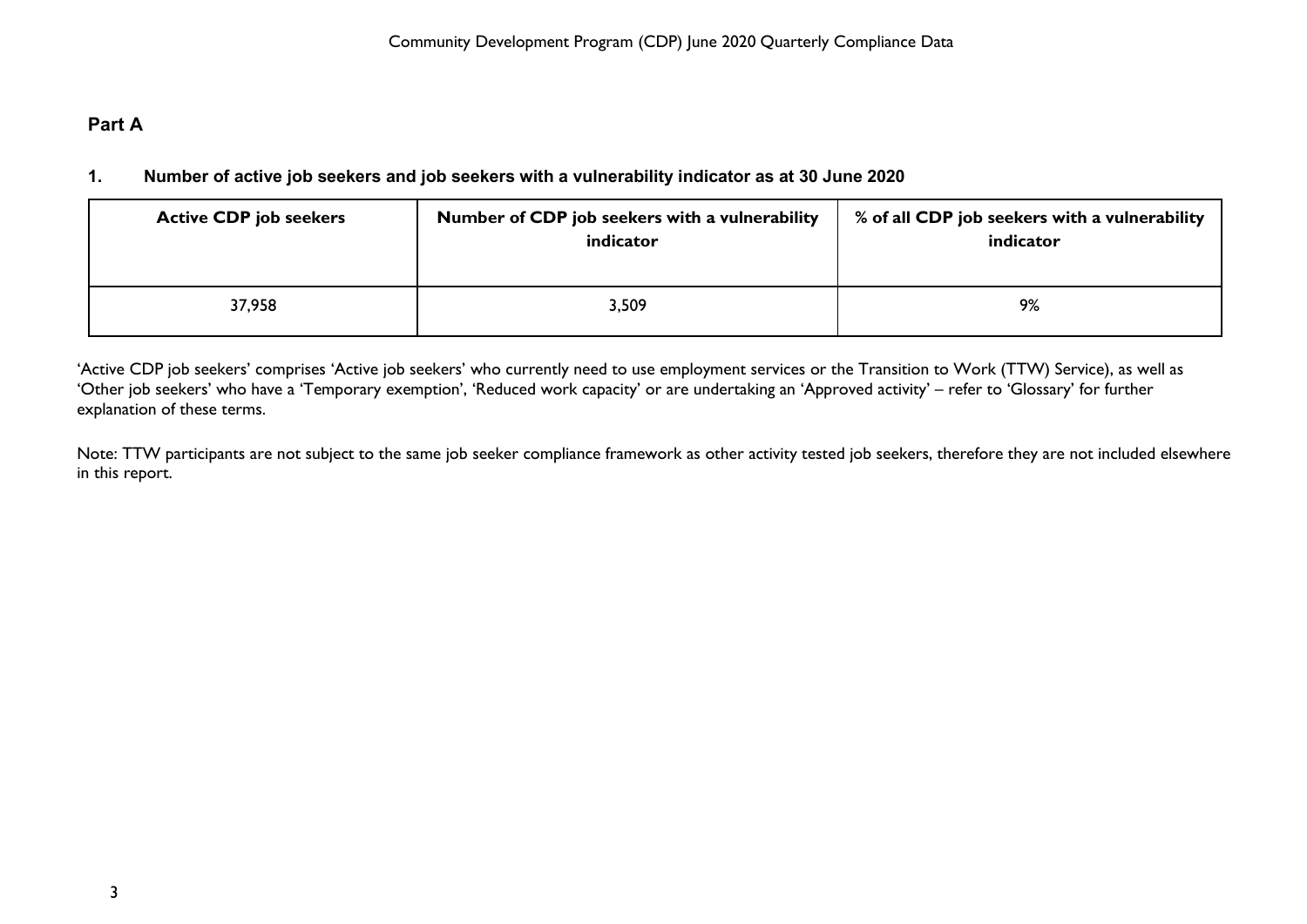## <span id="page-4-0"></span>**2. Attendance at Appointments**

## <span id="page-4-1"></span>*2a. Attendance at Appointments with CDP employment services providers*

|                                                    | 1 April 2020 to 30 June 2020 |                | 1 July 2019 to 30 June 2020 |                |
|----------------------------------------------------|------------------------------|----------------|-----------------------------|----------------|
| <b>Attendance</b>                                  | <b>Number</b>                | <b>Percent</b> | <b>Number</b>               | <b>Percent</b> |
| <b>Appointments attended</b>                       | 42,691                       | 41%            | 224,339                     | 50%            |
| Appointments not attended – with a valid reason    | 60,660                       | 59%            | 141,987                     | 32%            |
| Appointments not attended – with an invalid reason | 47                           | 0%             | 66,962                      | 15%            |
| Appointments not attended - discretion             | 204                          | 0%             | 13,306                      | 3%             |
| Appointments not attended - total                  | 60,911                       | 59%            | 222,255                     | 50%            |
| <b>Total Appointments</b>                          | 103,602                      | 100%           | 446,594                     | 100%           |

## <span id="page-4-2"></span>*2b. Attendance at Re-engagement Appointments with CDP employment services providers*

|                                                     | 1 April 2020 to 30 June 2020 |                | 1 July 2019 to 30 June 2020 |                |
|-----------------------------------------------------|------------------------------|----------------|-----------------------------|----------------|
| <b>Attendance</b>                                   | <b>Number</b>                | <b>Percent</b> | <b>Number</b>               | <b>Percent</b> |
| Appointments attended - total                       | $20$                         | <b>NP</b>      | 34,814                      | 92%            |
| Appointments not attended with a<br>valid reason    | $20$                         | NP             | 842                         | 2%             |
| Appointments not attended with an<br>invalid reason | $\mathbf 0$                  | 0%             | 2,213                       | 6%             |
| Appointments not attended - total                   | $20$                         | NP             | 3,055                       | 8%             |
| <b>Total Appointments</b>                           | NP                           | 100            | 37,869                      | 100%           |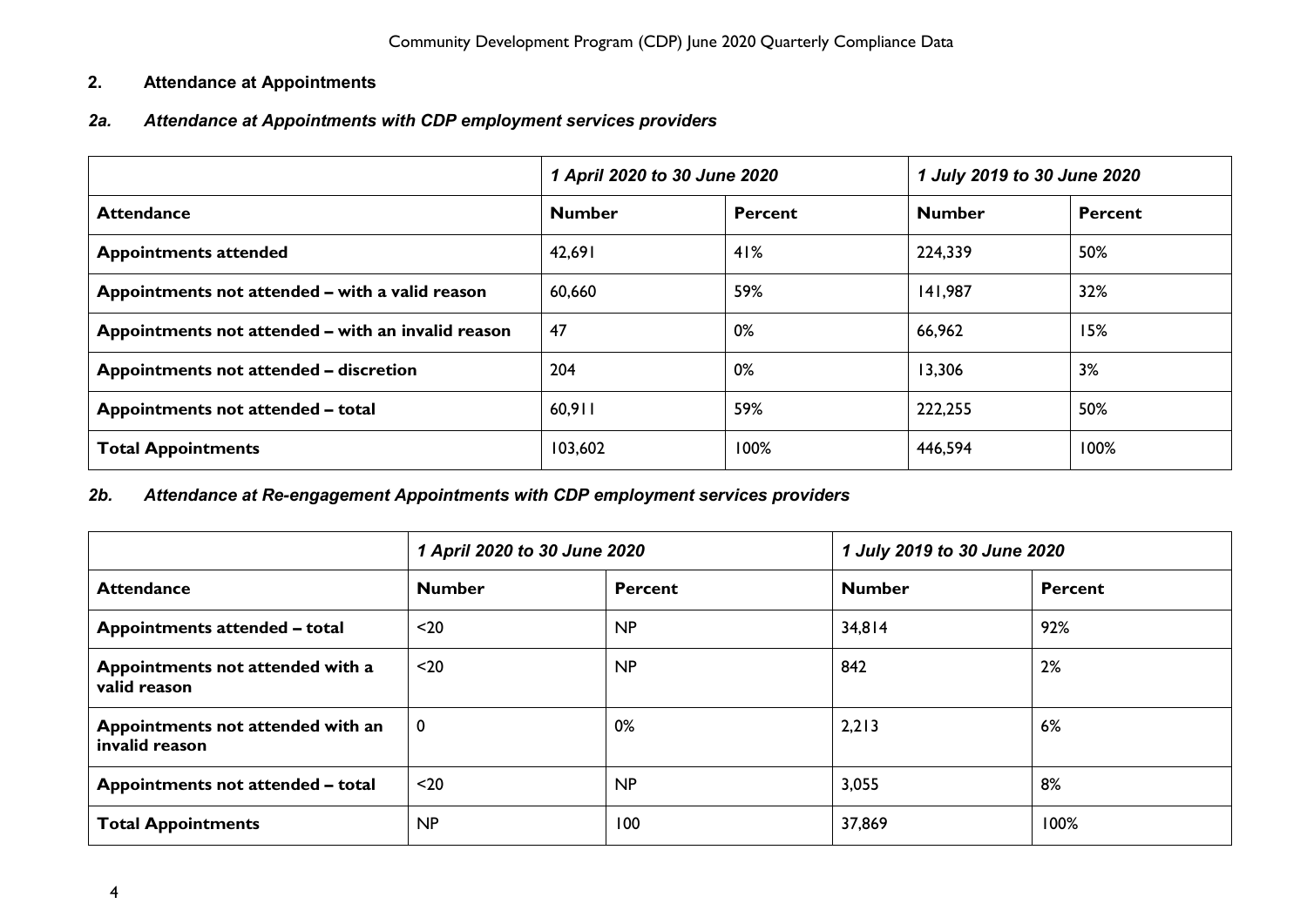This table includes re-engagement appointments where reconnection was required following a missed appointment with an employment services provider.

The "not attended" result of "Discretion" is not available to employment services providers for this type of appointment.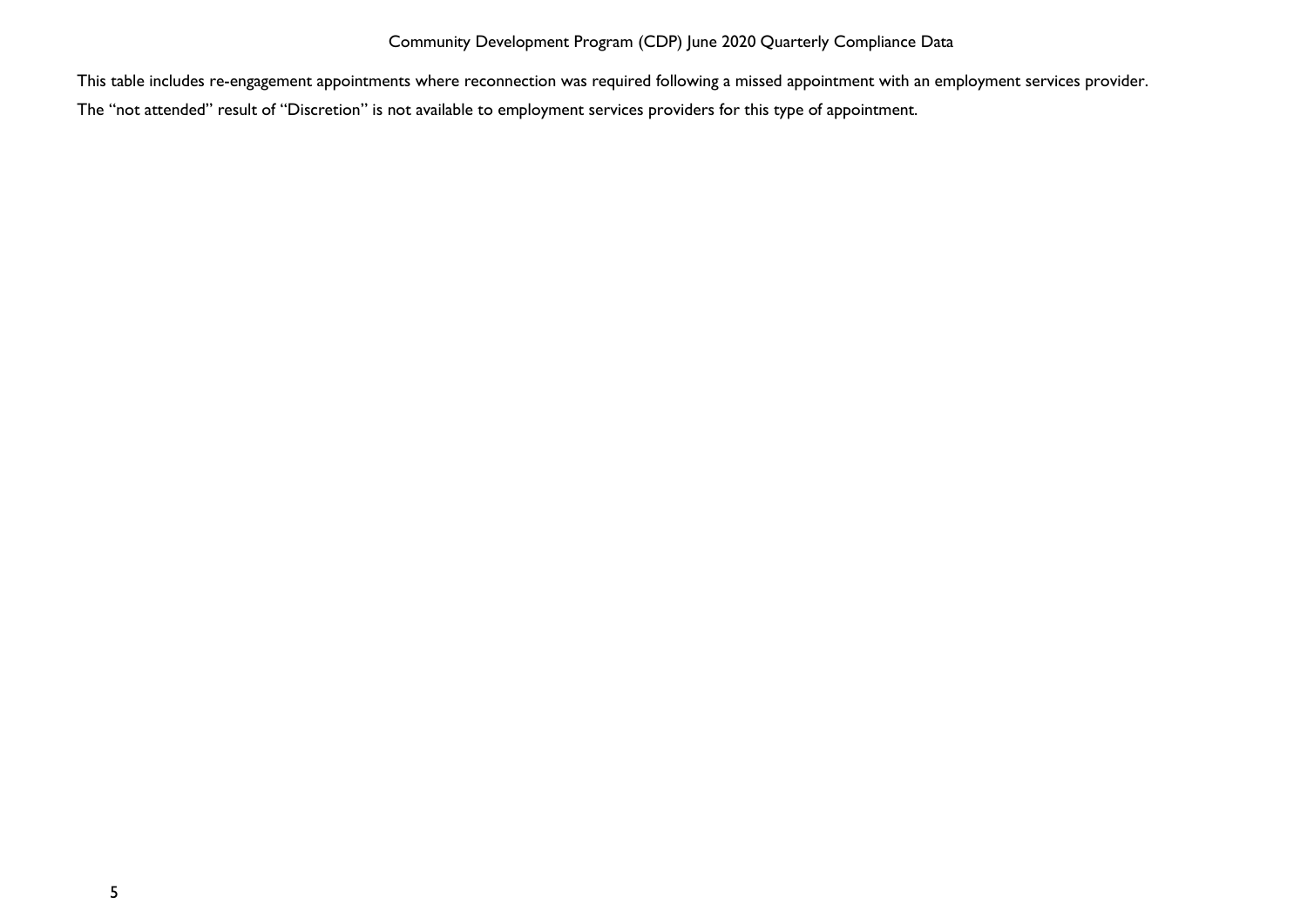#### <span id="page-6-0"></span>**3. Income Support payment suspensions for non-attendance at appointments/activities**

|                              | <b>Number of income support</b><br>payment suspensions for job<br>seekers missing appointment<br>with their provider or third<br>party | Number of income support payment<br>suspensions for job seekers following<br>disengagement from an activity | <b>Total Income Support</b><br><b>Payment Suspensions</b> |
|------------------------------|----------------------------------------------------------------------------------------------------------------------------------------|-------------------------------------------------------------------------------------------------------------|-----------------------------------------------------------|
| 1 April 2020 to 30 June 2020 | 49                                                                                                                                     |                                                                                                             | 49                                                        |
| 1 July 2019 to 30 June 2020  | 41,179                                                                                                                                 | 18,448                                                                                                      | 59,627                                                    |

This table is a count of all participation payment suspensions applied as a result of providers submitting:

- − Non-Attendance Reports for non-attendance at a provider appointment (see note to Table 5); or
- − Participation Reports for non-attendance at a third party appointment (such as an initial appointment with a Work for the Dole Host or Skills for Employment and Education provider) or disengagement from an activity.

Where an income support payment suspension has started it will continue until it is lifted, which is usually when a job seeker attends the appointment.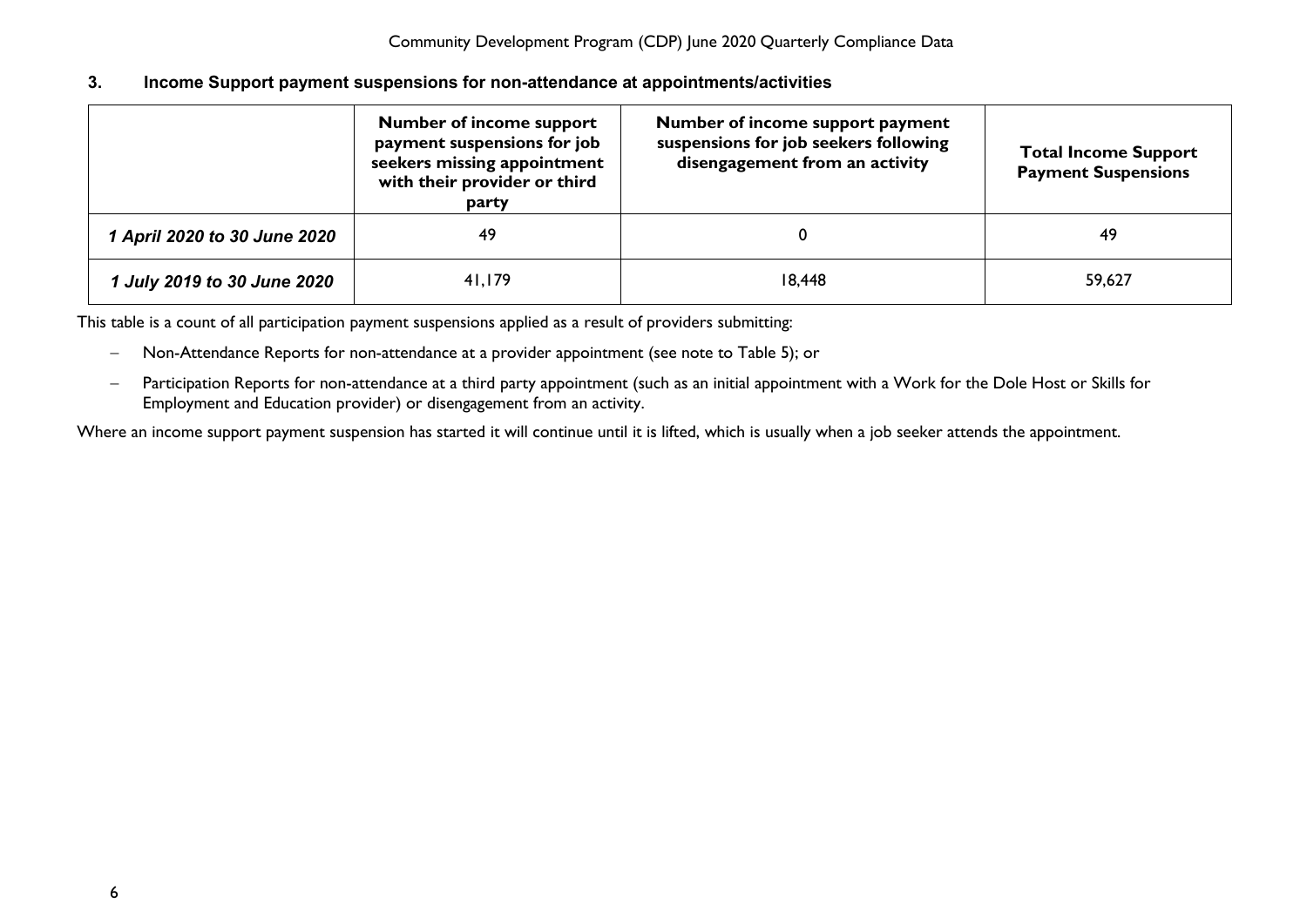## <span id="page-7-0"></span>**4. Number of Non-Attendance Reports, Participation Reports and Provider Appointment Reports**

|                              | Number of<br><b>Non-Attendance Reports</b> | Number of Non-Attendance Reports as a<br>% of non-attended appointments without a<br>valid reason | <b>Number of Participation</b><br><b>Reports and Provider</b><br><b>Appointment Reports</b> |
|------------------------------|--------------------------------------------|---------------------------------------------------------------------------------------------------|---------------------------------------------------------------------------------------------|
| 1 April 2020 to 30 June 2020 | 47                                         | 18.7%                                                                                             |                                                                                             |
| 1 July 2019 to 30 June 2020  | 57,758                                     | 72.0%                                                                                             | 149,633                                                                                     |

Non-Attendance Reports may be used by providers, after first attempting to contact the job seeker, to report to the Department of Human Services where a job seeker fails to attend a provider appointment without giving prior notice of a valid reason.

Once received by the Department of Human Services, a Non-Attendance Report will trigger an income support payment suspension which will generally remain in place until the job seeker attends a re-engagement appointment. Submission of a Non-Attendance Report by a provider does not require the Department of Human Services to investigate whether a participation failure has occurred.

"Number of Non-Attendance Reports as a % of non-attended appointments" is the number of submitted Non-Attendance Reports as a proportion of the number of provider appointments not attended during the quarter (excluding where the provider considered the job seeker had a reasonable excuse for their non-attendance – i.e. 'Valid Reason').

Provider Appointment Reports were introduced on 1 July 2015. A provider submits a Provider Appointment Report when they want the Department of Human Services to investigate whether a 'Non-Attendance Failure' should be applied. In the above table, Provider Appointment Reports have been grouped with Participation Reports for Connection, Reconnection, No Show No Pay and Serious Failures for refusing to accept or commence in a suitable job (i.e. those Participation Reports which are directly submitted by providers to the Department of Human Services for investigation).

Participation Reports can also be submitted for non-appointment related reasons. As such, the number of Provider Appointment Reports and Participation Reports is not expressed "as a percentage of non-attended appointments".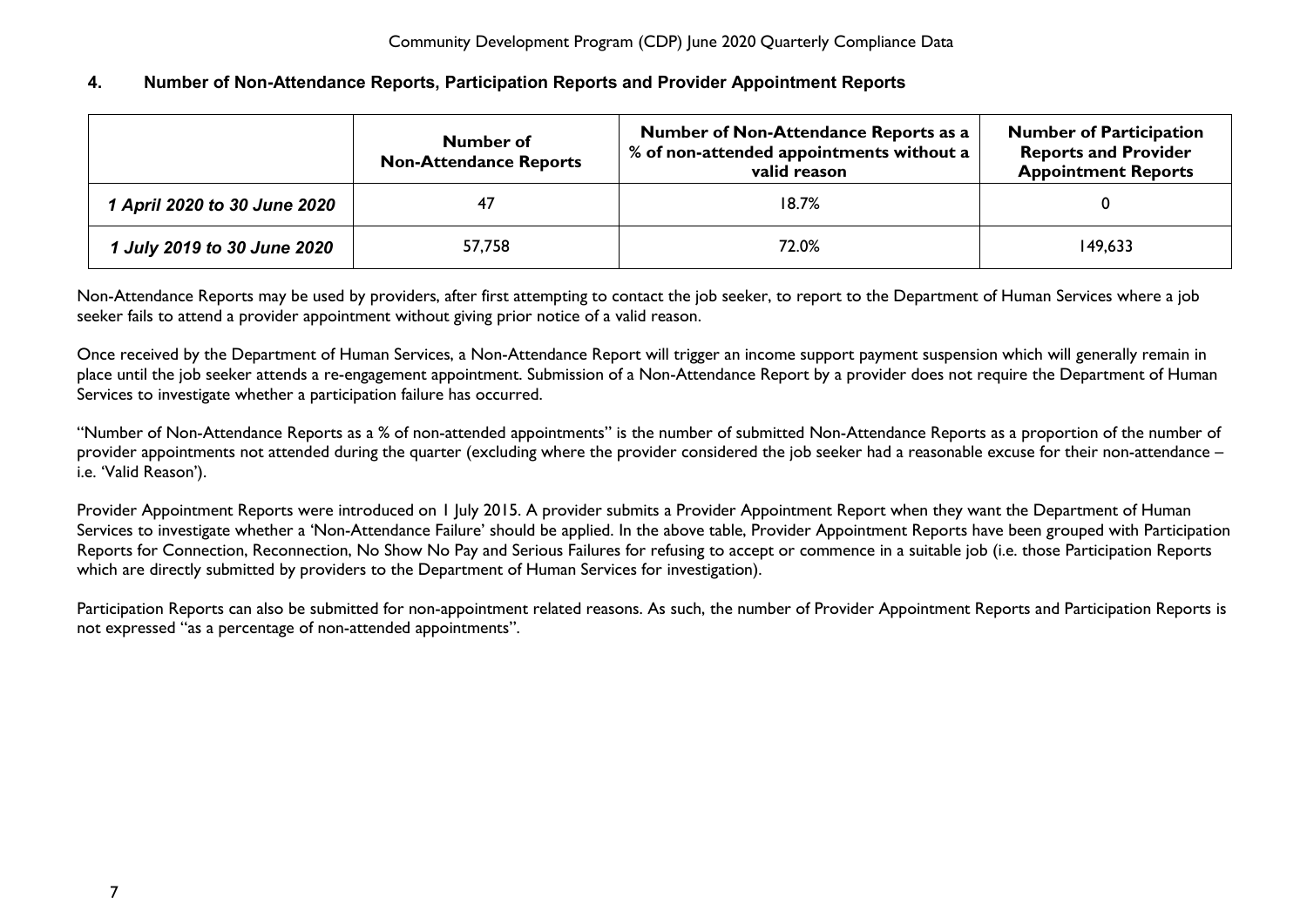## <span id="page-8-0"></span>**5. Reasons for providers reporting non-compliance to the Department of Human Services**

|                                                                       | 1 April 2020 to 30 June 2020 |                | 1 July 2019 to 30 June 2020 |         |
|-----------------------------------------------------------------------|------------------------------|----------------|-----------------------------|---------|
| <b>Reasons</b>                                                        | <b>Number</b>                | <b>Percent</b> | <b>Number</b>               | Percent |
| <b>Failure to attend provider</b><br>appointment and other<br>reasons | 0                            | 0%             | 57,768                      | 28%     |
| <b>Failure to attend activity</b>                                     | 0                            | 0%             | 149,576                     | 72%     |
| Total for all reasons                                                 | 0                            | 0%             | 207,344                     | 100%    |

This table includes a count of all Non-Attendance Reports, Provider Appointment Reports and Participation Reports.

## <span id="page-8-1"></span>**6. Department of Human Services responses to Provider Appointment Reports and Participation Reports**

## <span id="page-8-2"></span>*6a. Department of Human Services responses to Provider Appointment Reports and Participation Reports*

|                                                                                        | 1 April 2020 to 30 June 2020 |                | 1 July 2019 to 30 June 2020 |                |
|----------------------------------------------------------------------------------------|------------------------------|----------------|-----------------------------|----------------|
| <b>Responses to Provider</b><br><b>Appointment and Participation</b><br><b>Reports</b> | <b>Number</b>                | <b>Percent</b> | <b>Number</b>               | <b>Percent</b> |
| <b>Participation Failure imposed</b><br>(Applied)                                      | 0                            | 0%             | 66,898                      | 45%            |
| <b>Participation Failure not</b><br>imposed (Rejected)                                 | U                            | 0%             | 82,735                      | 55%            |
| <b>Total reports</b>                                                                   |                              | 0%             | 149,633                     | 100%           |

Participation Reports and Provider Appointment Reports are rejected if the Department of Human Services determines that the job seeker gave prior notice of a reasonable excuse for their failure to attend an appointment or had a reasonable excuse but was unable to give prior notice. Although Non-Attendance Reports are also used to report non-compliance and can be found to be invalid (for example, the job seeker was not on payment at the time of their non-attendance), the Department of Human Services is not required to determine whether or not the job seeker had a reasonable excuse for their non-attendance because no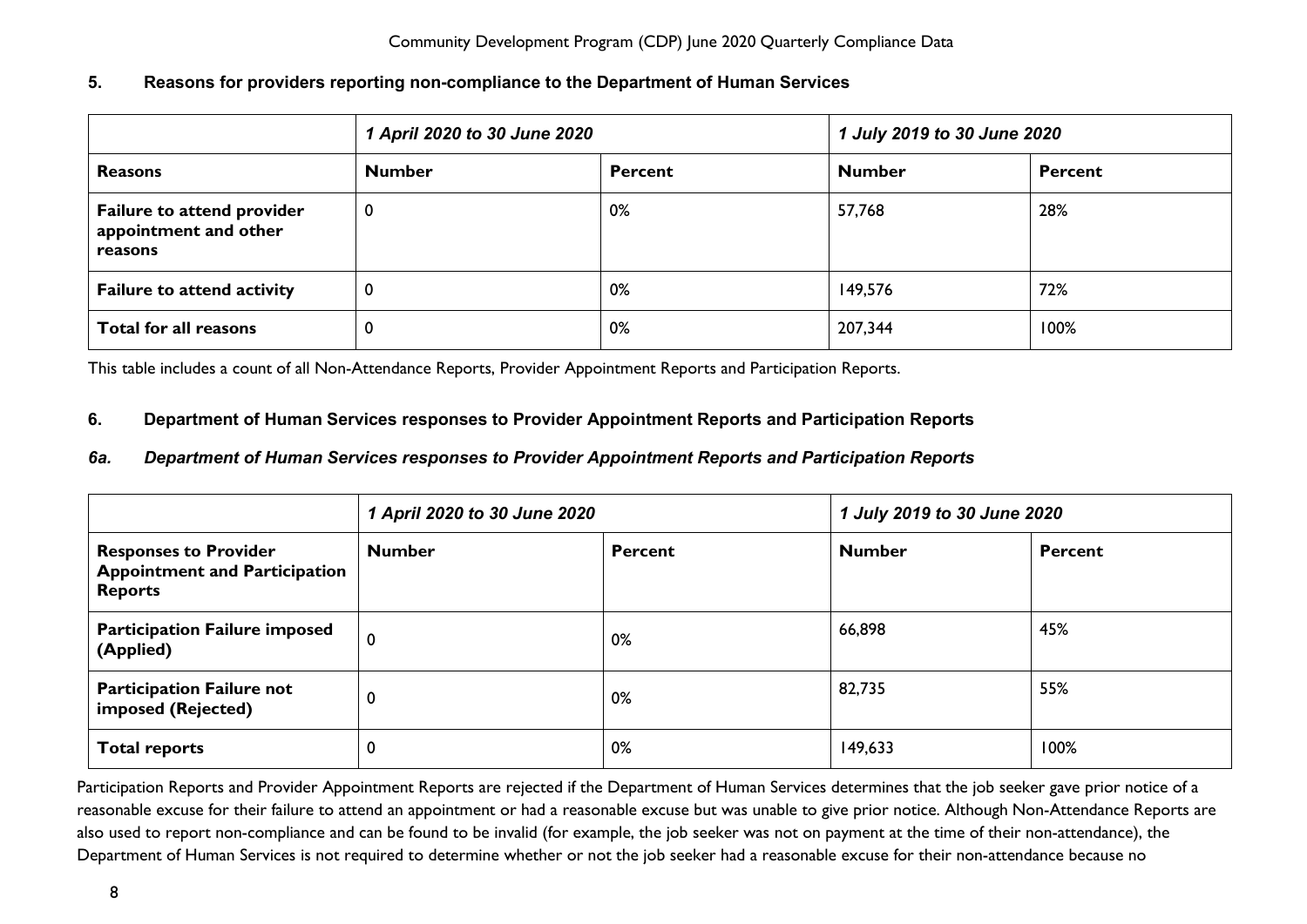participation failure can be applied. For this reason, Non-Attendance Reports, which are used to report non-attendance at provider appointments, are not included in this table because they do not result in a Participation Failure under the compliance framework and simply delay a job seeker's income support payment rather than resulting in a penalty.

Figures for "Participation Failure imposed" may differ from figures for "Total Failures" in Table 9a because the above table only includes failures that are reported via a Provider Appointment Report or Participation Report from a provider; that is, Non-Attendance Failures, Connection, Reconnection, No Show No Pay, and Serious Failures for refusing to accept or commence in a suitable job. Provider Appointment Reports and Participation Reports are not directly submitted for Serious Failures due to persistent non-compliance as these are determined following a Comprehensive Compliance Assessment (CCA). Unemployment Non Payment Periods (UNPPs) are also excluded from the table as the majority of UNPPs are initiated by the Department of Human Services prior to the job seeker commencing in employment services. Table 10 includes Serious Failures for persistent non-compliance as well as UNPPs.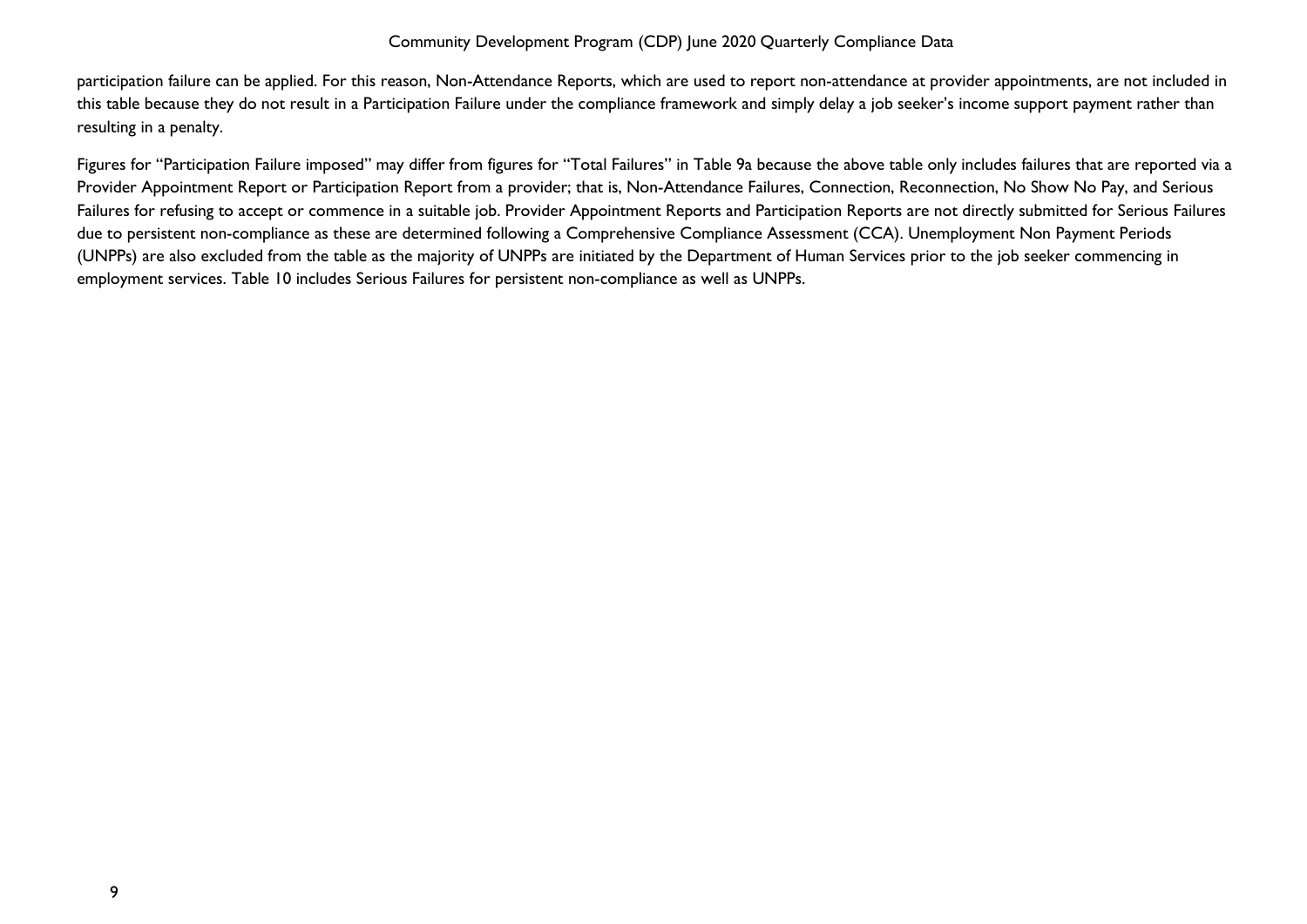| <b>Reason Participation Failure Applied</b>                 | <b>Number Participation Failures</b> | % of All Participation Failures Applied |
|-------------------------------------------------------------|--------------------------------------|-----------------------------------------|
| Job seeker error                                            |                                      | 0%                                      |
| Manageable or unproven medical issue                        | U                                    | 0%                                      |
| Job seeker chose not to participate                         | 0                                    | 0%                                      |
| Job seeker denied being notified                            | 0                                    | 0%                                      |
| Foreseeable or unacceptable activity prevented compliance   | 0                                    | 0%                                      |
| Personal matter                                             | 0                                    | 0%                                      |
| Transport difficulties – insufficient to prevent compliance |                                      | 0%                                      |
| Cultural/ language issues                                   |                                      | 0%                                      |
| Job seeker considered work offered was unsuitable           |                                      | 0%                                      |
| No reason offered                                           |                                      | 0%                                      |

# <span id="page-10-0"></span>*6b. Participation Failures applied by the Department of Human Services due to unacceptable reasons given by job seekers for*

This table breaks down the data included in the "Participation Failure imposed' column of the previous overview table by the reason the job seeker gave for their failure. Reasons are recorded where the failure is for non-attendance at appointments with the Department of Human Services, third party appointments, with employers or for non-attendance at activities.

Reason not recorded the control of the control of the control of the control of the control of the control of the control of the control of the control of the control of the control of the control of the control of the con Reasonable excuse but no prior notice  $\sim$  0 0% **Total** 0 0%

Non-Attendance Reports, which are used to report non-attendance at provider appointments, are not included in this table because they do not result in a Participation Failure under the compliance framework and simply delay a job seeker's income support payment rather than resulting in a penalty. Because of this, the job seeker's reason for non-attendance is not sought or recorded by the Department of Human Services

The Department of Human Services is required under legislation to determine each case on its merits and to consider whether or not the job seeker's personal circumstances affected their ability to comply or to give prior notice of their inability to comply for each incidence of non-attendance. This table gives the types of excuses that job seekers provided to the Department of Human Services and which the Department of Human Services did not accept as reasonable in the specific circumstances of each case. In these instances, the Department of Human Services' decision-maker has determined that the circumstances described by the job seeker did not impact sufficiently on the job seeker's capacity to attend the appointment or activity at the scheduled time or there is no evidence to support the job seeker's reason for non-attendance or failure to give prior notice.

Note: Discrepancies may occur between the sum of component percentages and the total percentage, due to rounding.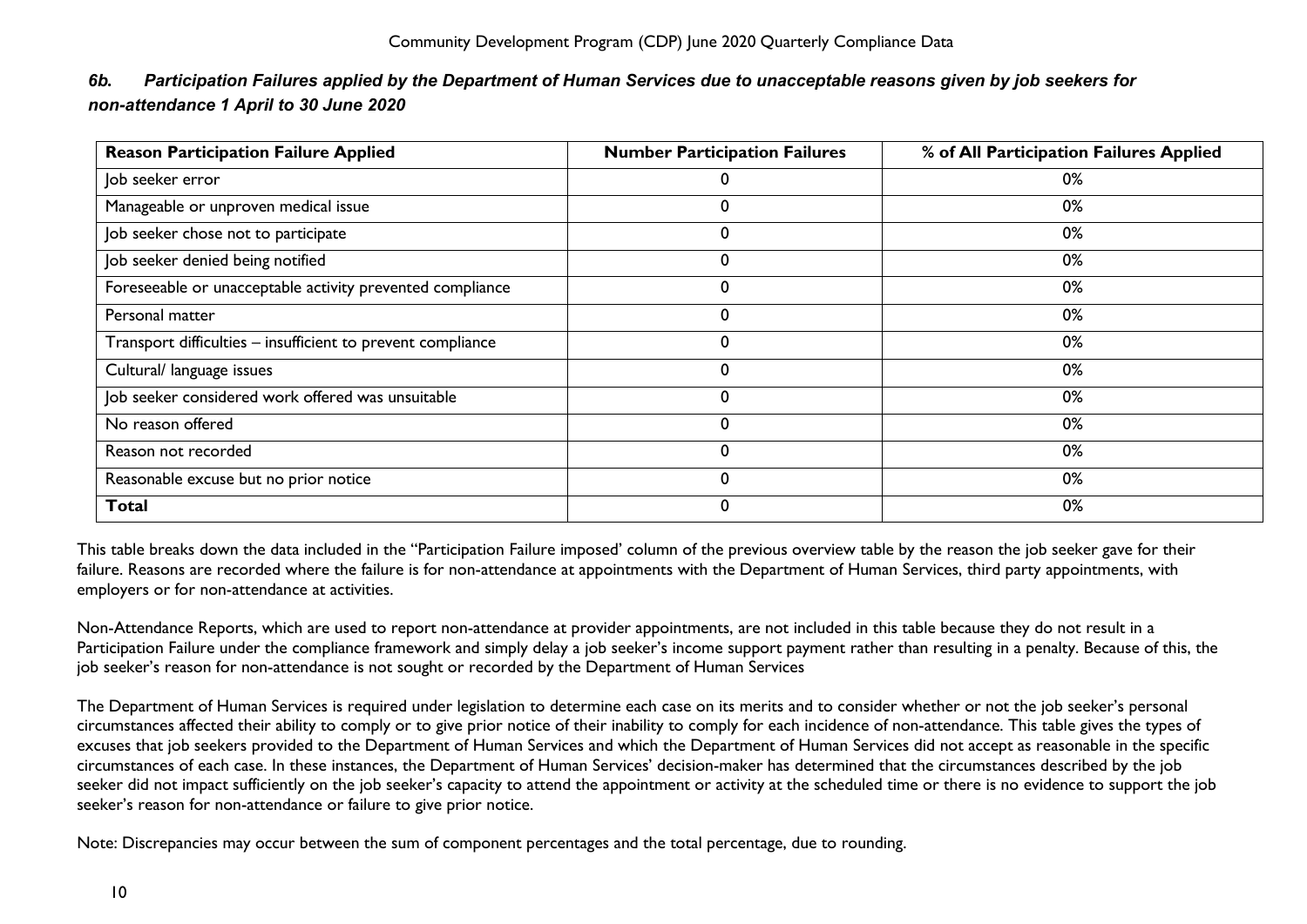## <span id="page-11-0"></span>*6c. Department of Human Services' reasons for applying Provider Appointment Reports or Participation Reports*

|                                                                     | 1 April 2020 to 30 June 2020 |                | 1 July 2019 to 30 June 2020 |         |
|---------------------------------------------------------------------|------------------------------|----------------|-----------------------------|---------|
| Prior notice of reasonable<br>excuse for non-attendance<br>required | <b>Number</b>                | <b>Percent</b> | <b>Number</b>               | Percent |
| Prior notice not given -<br>reasonable excuse                       | 0                            | 0%             | 66,818                      | 100%    |
| Prior notice not given - no<br>reasonable excuse                    | 0                            | 0%             | 0                           | 0%      |
| Prior notice given or not<br>relevant, but no reasonable<br>excuse  | $\mathbf 0$                  | 0%             | 80                          | $<$ I%  |
| <b>Total Applied</b>                                                | 0                            | 0%             | 66,898                      | 100%    |

Where a job seeker is unable to attend an appointment or activity they must give prior notice of their reason for not being able to attend, where it is reasonable to expect them to do so. If they fail to do so, a penalty may be applied regardless of the reason for non-attendance. Job seekers can therefore have penalties applied where:

- − they failed to give prior notice of a reasonable excuse for not attending an appointment or activity;
- − they gave prior notice but their excuse was not accepted by the Department of Human Services as reasonable; or
- − where there was no requirement to give prior notice (because the failure did not relate to attendance for example, a failure to enter into a Job Plan) but the job seeker had no reasonable excuse for their action.

Non-Attendance Reports, which are used to report non-attendance at provider appointments (which constitute the bulk of appointment types) are not included in this table because they do not result in a Participation Failure under the compliance framework. Instead they delay a job seeker's income support payment rather than result in a penalty. Because of this, whether or not the job seeker had a reasonable excuse is not investigated or recorded by the Department of Human Services.

Since 1 July 2015, a provider will submit a Provider Appointment Report if they want to recommend to the Department of Human Services that a penalty be applied for the job seeker's non-attendance. The Department of Human Services will investigate the job seeker's non-compliance and determine if a Non-Attendance Failure should be applied.

Note: Discrepancies may occur between the sum of component percentages and the total percentage, due to rounding.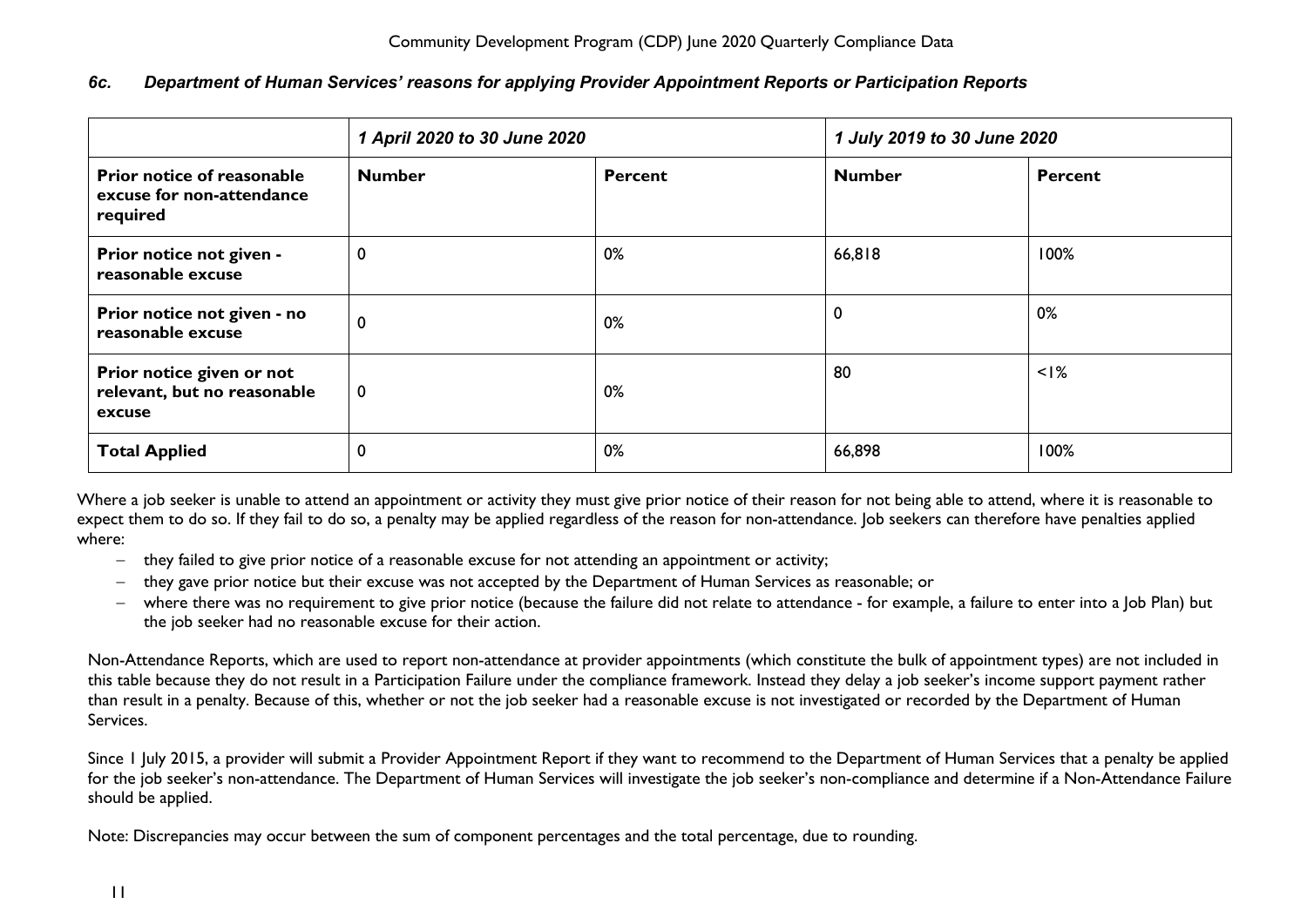## <span id="page-12-0"></span>*6d. Department of Human Services' reasons for rejecting Provider Appointment Reports and Participation Reports*

|                                                                                                                                | 1 April 2020 to 30 June 2020 |                | 1 July 2019 to 30 June 2020 |                |
|--------------------------------------------------------------------------------------------------------------------------------|------------------------------|----------------|-----------------------------|----------------|
| <b>Reasons for rejecting Provider</b><br><b>Appointment and Participation</b><br><b>Reports</b>                                | <b>Number</b>                | <b>Percent</b> | <b>Number</b>               | <b>Percent</b> |
| Job seeker had reasonable<br>excuse                                                                                            | 0                            | 0              | 44,406                      | 54%            |
| <b>Procedural errors: All types</b>                                                                                            | 0                            | 0              | 38,329                      | 46%            |
| Procedural errors relating to<br>sub-category "Nature of<br>requirements'                                                      | 0                            | $\mathbf 0$    | 11,099                      | 13%            |
| Procedural errors relating to<br>sub-category "Notifying<br>requirements"                                                      | 0                            | $\mathbf 0$    | 3,172                       | 4%             |
| Procedural errors relating to<br>sub-category "Submitting<br><b>Provider Appointment Reports</b><br>and Participation Reports" | $\mathbf 0$                  | 0              | 24,058                      | 29%            |
| <b>Total Rejections</b>                                                                                                        | 0                            | 0%             | 82,735                      | 100%           |

Non-Attendance Reports, which are used to report non-attendance at provider appointments where no prior notice of a valid reason was given, are not included in this table because they do not result in a Participation Failure under the compliance framework. Instead they delay a job seeker's income support payment rather than result in a penalty. Because of this, whether or not the job seeker had a reasonable excuse is not investigated or recorded by the Department of Human Services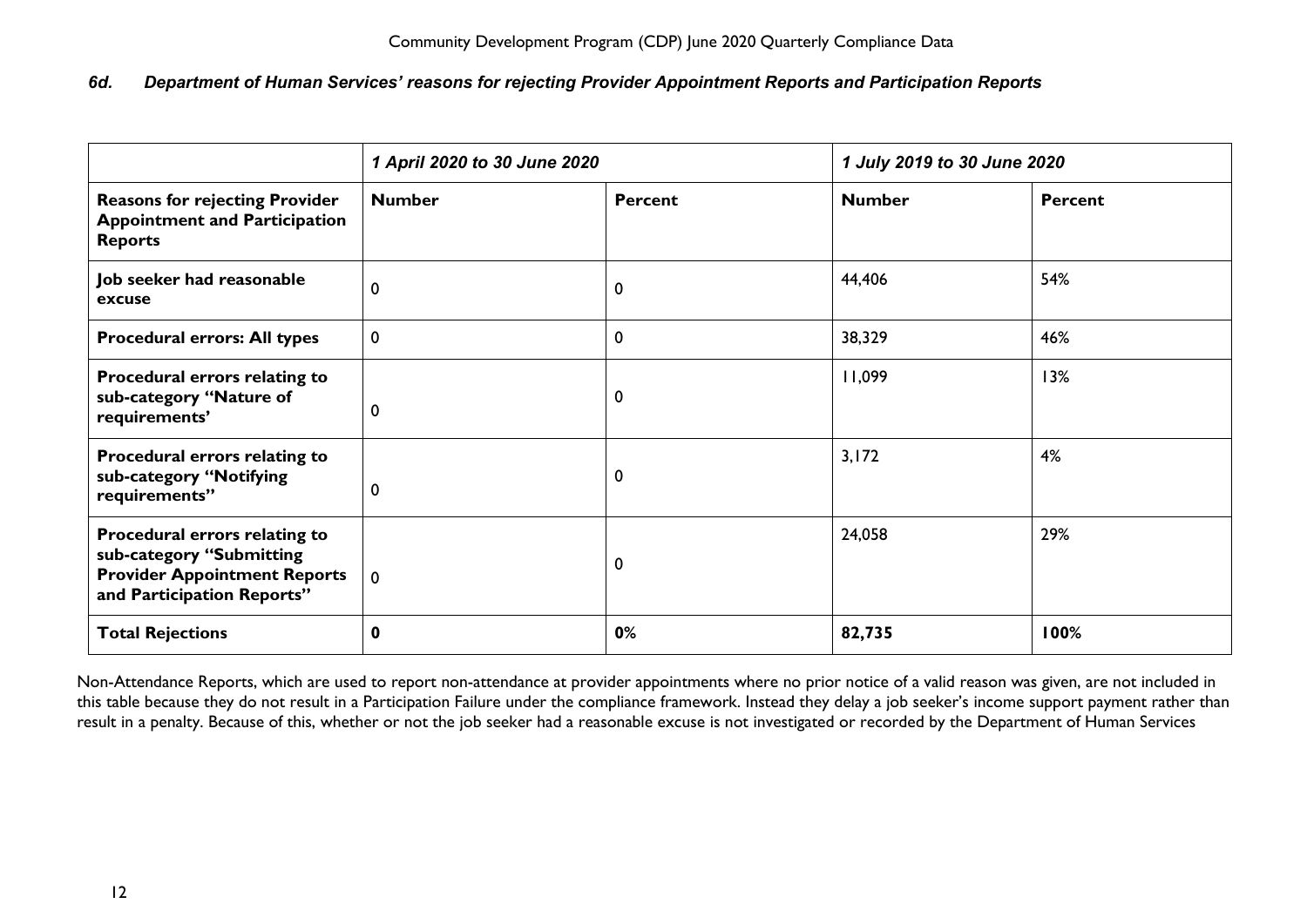|                                | 1 April 2020 to 30 June 2020 | 1 July 2019 to 30 June 2020 |  |
|--------------------------------|------------------------------|-----------------------------|--|
| <b>Reasonable excuse</b>       | <b>Percent</b>               | <b>Percent</b>              |  |
| Medical reason - A             | 0%                           | 2.8%                        |  |
| Medical reason - B             | 0%                           | 1.9%                        |  |
| Other acceptable activity      | 0%                           | 12.7%                       |  |
| <b>Personal crisis</b>         | 0%                           | 4.2%                        |  |
| <b>Caring responsibilities</b> | 0%                           | 2.7%                        |  |
| <b>Homelessness</b>            | 0%                           | 0.2%                        |  |
| <b>Transport difficulties</b>  | 0%                           | 1.6%                        |  |
| Cultural/language issues       | 0%                           | 4.4%                        |  |
| <b>Other</b>                   | 0%                           | 23.2%                       |  |

## <span id="page-13-0"></span>*6e. Department of Human Services' reasons for rejecting Provider Appointment Reports and Participation Reports: Reasonable Excuse*

Percentages in this table represent the proportion of all Provider Appointment Reports and Participation Reports rejected. Each row equals the "Total reasonable excuse" percentage, rather than adding up to 100%. Discrepancies may occur between the sum of component percentages and the total percentage, due to rounding.

Medical reason A – means that a medical reason prevented the job seeker from complying with the requirement but the job seeker did not provide specific evidence relating to the particular incident.

Medical reason B – means that a medical reason prevented the job seeker from complying with the requirement and the job seeker provided specific evidence relating to the particular incident.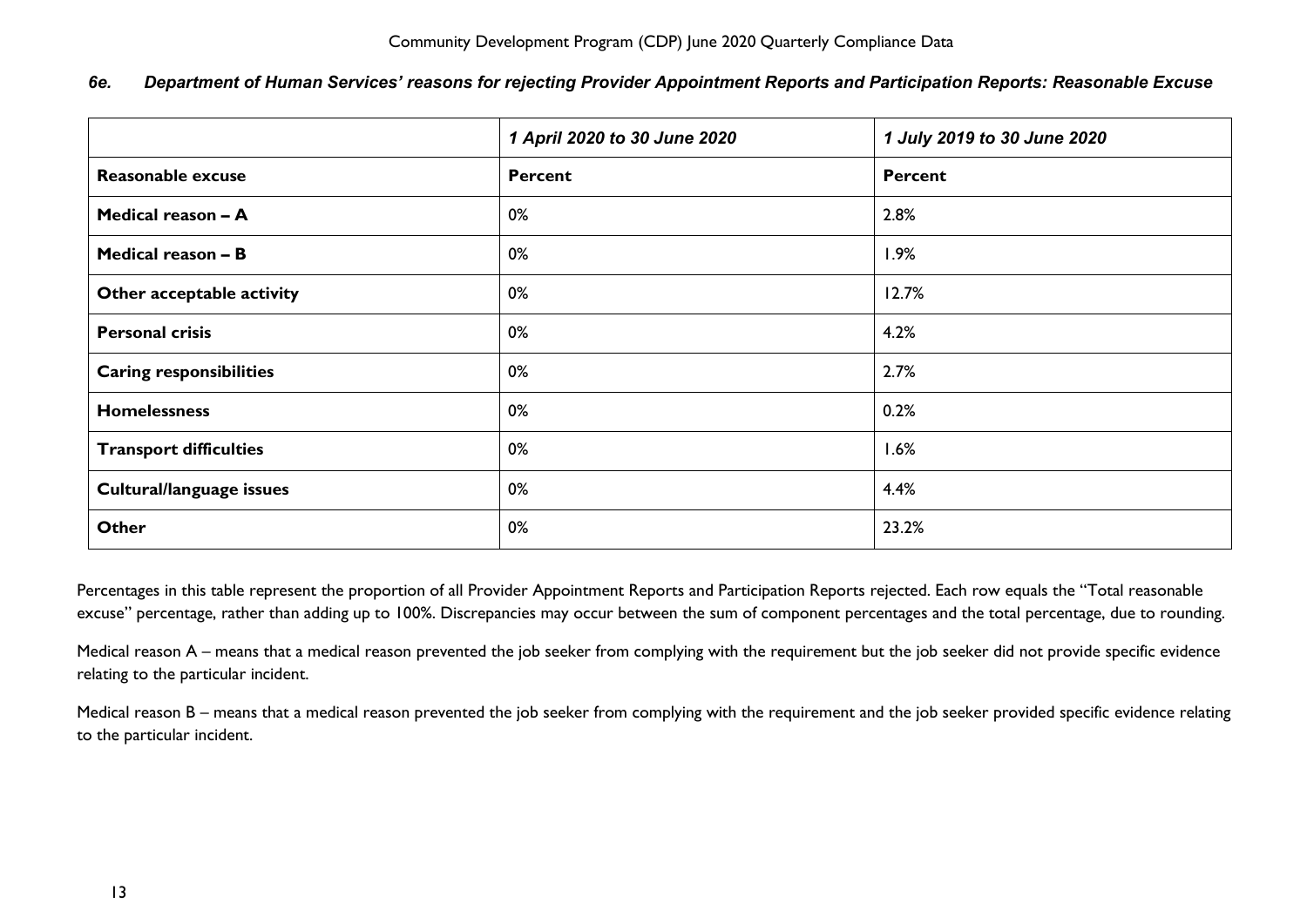| <b>Number of PRs, NARs or PARs per</b><br>job seeker | Number of all job seekers | % of all job seekers | % of PRs, NARs or PARs |
|------------------------------------------------------|---------------------------|----------------------|------------------------|
|                                                      | 16,368                    | 43.1%                | N/A                    |
|                                                      | 3,899                     | 10.3%                | 2.3%                   |
|                                                      | 2,463                     | 6.5%                 | 2.9%                   |
|                                                      | 2,106                     | 5.5%                 | 3.8%                   |
|                                                      | 1,765                     | 4.6%                 | 4.2%                   |
| $5+$                                                 | 11,357                    | 29.9%                | 86.7%                  |
| <b>Total</b>                                         | 37,958                    | 100%                 | 100%                   |

## <span id="page-14-0"></span>**7. Number of Compliance Reports Submitted per job seeker over past 12 months (as at 30 June 2020)**

This table shows the number and percentage of job seekers who have not been reported for non-compliance and the number and percentage that have been reported, either through a Participation Report, Non-Attendance Report and/or Provider Appointment Report, on one or multiple occasions.

A Provider Appointment Report must be preceded by a Non-Attendance Report; however, every Non-Attendance Report may not result in a Provider Appointment Report being submitted by a provider. When a Provider Appointment Report is submitted, the preceding Non-Attendance Report is not counted in the table above.

"Number of all job seekers" and "% of all job seekers" indicates the total number and proportion of all job seekers as at 30 June 2020 who received the specified number of Participation Reports, Provider Appointment Reports and/or Non-Attendance Reports over the preceding twelve months.

"% of PRs, NARs, or PARs" indicates the percentage of Participation Reports, Provider Appointment Reports and Non-Attendance Reports submitted in relation to each particular cohort of job seekers at 30 June 2020 during the preceding twelve month period (e.g. 86.7 per cent of all compliance reports submitted between 1 July 2019 and 30 June 2020 were submitted in relation to those job seekers who, as at 30 June 2020, had received five or more Participation Reports, Provider Appointment Reports and/or Non-Attendance Reports during the previous 12 months).

Note: Discrepancies may occur between the sum of component percentages and the total percentage, due to rounding.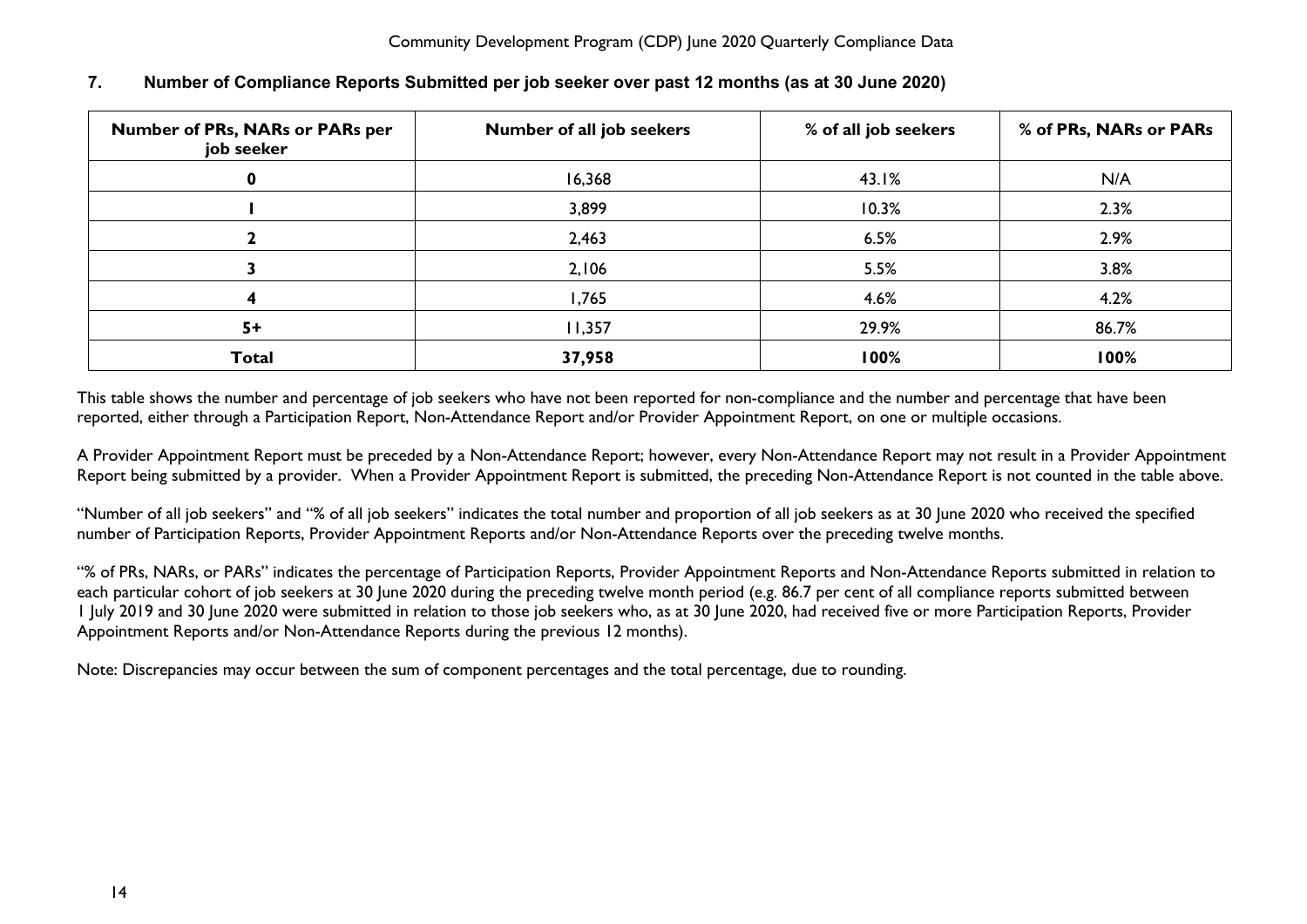## <span id="page-15-0"></span>**8. Number of Participation Failures Applied**

| <b>Number of Participation Failures</b> | Number of job seekers with a Participation Failure | % of activity tested job seekers at 30 June 2020 |
|-----------------------------------------|----------------------------------------------------|--------------------------------------------------|
| I April to 30 June 2020                 | applied in past 12 months, as at 30 June 2020      | with a Participation Failure in past 12 months   |
| 266                                     | l I.I46                                            | 29.4%                                            |

"Number of Participation Failures" shown include applied Connection, Reconnection, No Show No Pay failures, Non-Attendance failures, and Serious Failures for persistent non-compliance or failing to accept or commence in a suitable job.

Participation Failures are applied where the Department of Human Services has assessed a Participation Report or a Provider Appointment Report and has determined under social security law that the job seeker did not have a reasonable excuse. The Department of Human Services then records the Participation Failure on the job seeker's record and this may or may not result in the application of a financial penalty, depending on the failure type.

Non-Attendance Reports, like Participation Reports, are a mechanism for providers to report non-compliance. However, the Department of Human Services does not consider reasonable excuse before actioning Non-Attendance Reports and they do not result in the application of a Participation Failure or penalty (only income support payment suspension). Unemployment Non Payment Periods (UNPPs) are also excluded from the table as the majority of UNPPs are initiated by the Department of Human Services prior to a job seeker commencing in employment services.

Figures for "Number of Participation Failures" during the quarter above may differ from the figures for "Participation Failures imposed" in Table 6a, as Table 6a does not include Serious Failures for persistent non-compliance.

"Number of job seekers with a Participation Failure applied in past 12 months" indicates the total number of job seekers as at 30 June 2020 who had at least one Participation Failure applied over the preceding twelve months.

The "% of job seekers with a Participation Failure applied in past 12 months" figure gives the "Number of job seekers with a Participation Failure applied in past 12 months" figure as a proportion of all activity tested job seekers at that point in time (i.e. 30 June 2020).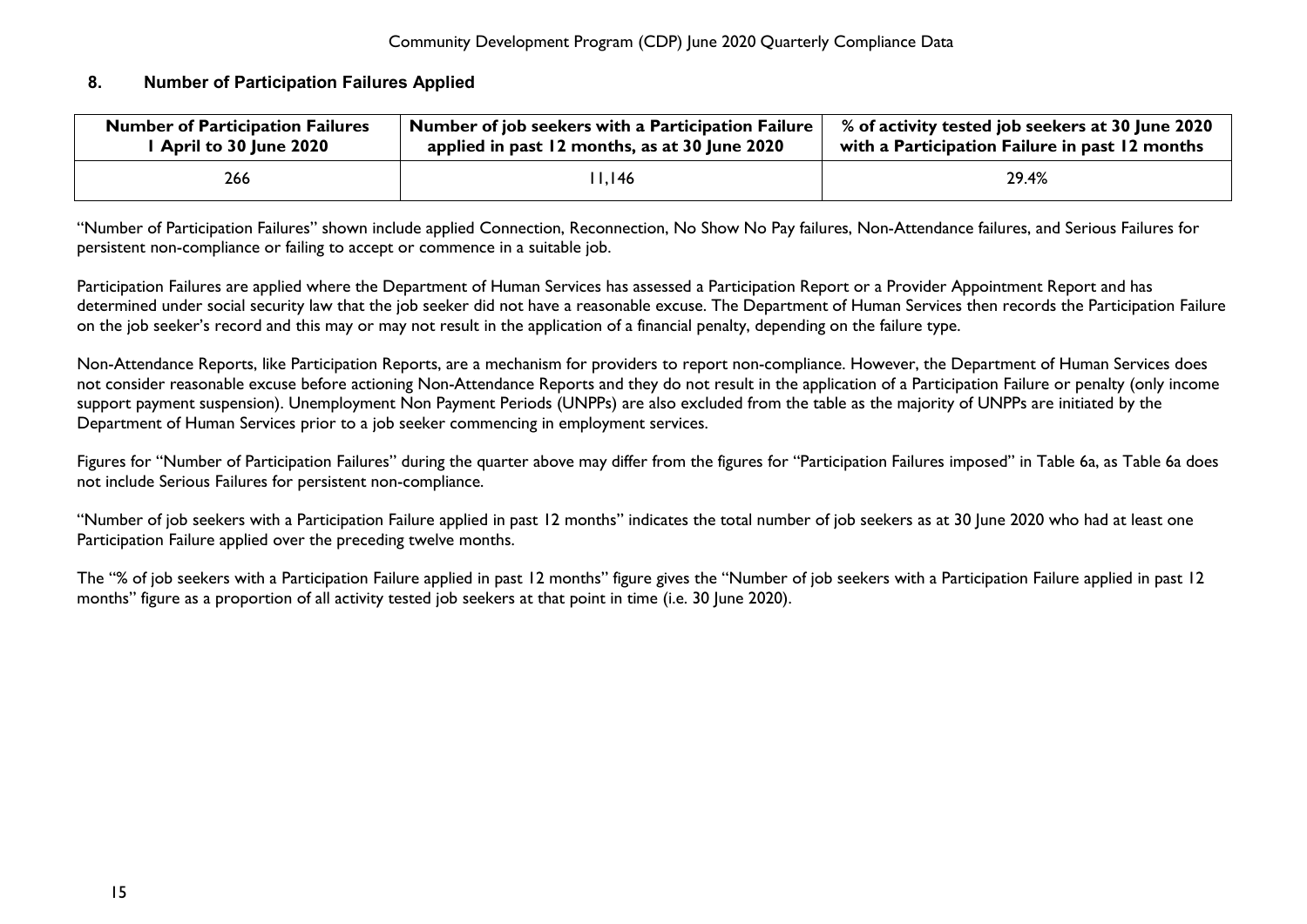## <span id="page-16-1"></span><span id="page-16-0"></span>**9. Types of Participation Failures**

## *9a***.** *Types of Participation Failures*

|                                   | Reason        | <b>Connection</b><br>Failures | Reconnection<br><b>Failures</b> | <b>Non-Attendance</b><br>Failures | No Show No<br><b>Pay Failures</b> | <b>Serious</b><br>Failures | Total<br><b>Failures</b> |
|-----------------------------------|---------------|-------------------------------|---------------------------------|-----------------------------------|-----------------------------------|----------------------------|--------------------------|
| <b>April 2020 to 30 June 2020</b> | Number        |                               |                                 |                                   |                                   | 266                        | 266                      |
| July 2019 to 30 June 2020         | <b>Number</b> | $20$                          |                                 | $20$                              | <b>NP</b>                         | 13,921                     | 80,818                   |

"Total Failures" above includes applied Connection failures, Reconnection failures, Non-Attendance failures, No Show No Pay failures, and Serious Failures for refusing to accept or commence a suitable job, and for persistent non-compliance following a CCA. Unemployment Non Payment Periods (UNPPs) are excluded as the majority of UNPPs are initiated by the Department of Human Services prior to the job seeker commencing in employment services. For further explanation of the various failure types refer to the Glossary.

## <span id="page-16-2"></span>*9b. Types of Participation Failures: Serious Failures^*

|                             | Total<br><b>Serious</b><br>Failures^^<br>No. |
|-----------------------------|----------------------------------------------|
| April 2020 to 30 June 2020  | 266                                          |
| 1 July 2019 to 30 June 2020 | 13,921                                       |

<sub>^</sub><br>^The Department of Human Services undertake a CCA before determining if a job seeker has persistently failed to comply with their activity test requirements. A number of matters, set out in the *Social Security (Administration) (Persistent Non-compliance) (Employment) Determination 2015 (No. 1),* assist decision makers in deciding whether a job seeker has been persistently non-compliant.

^^Total serious failures includes persistent non-compliance, refused suitable job and did not commence suitable job.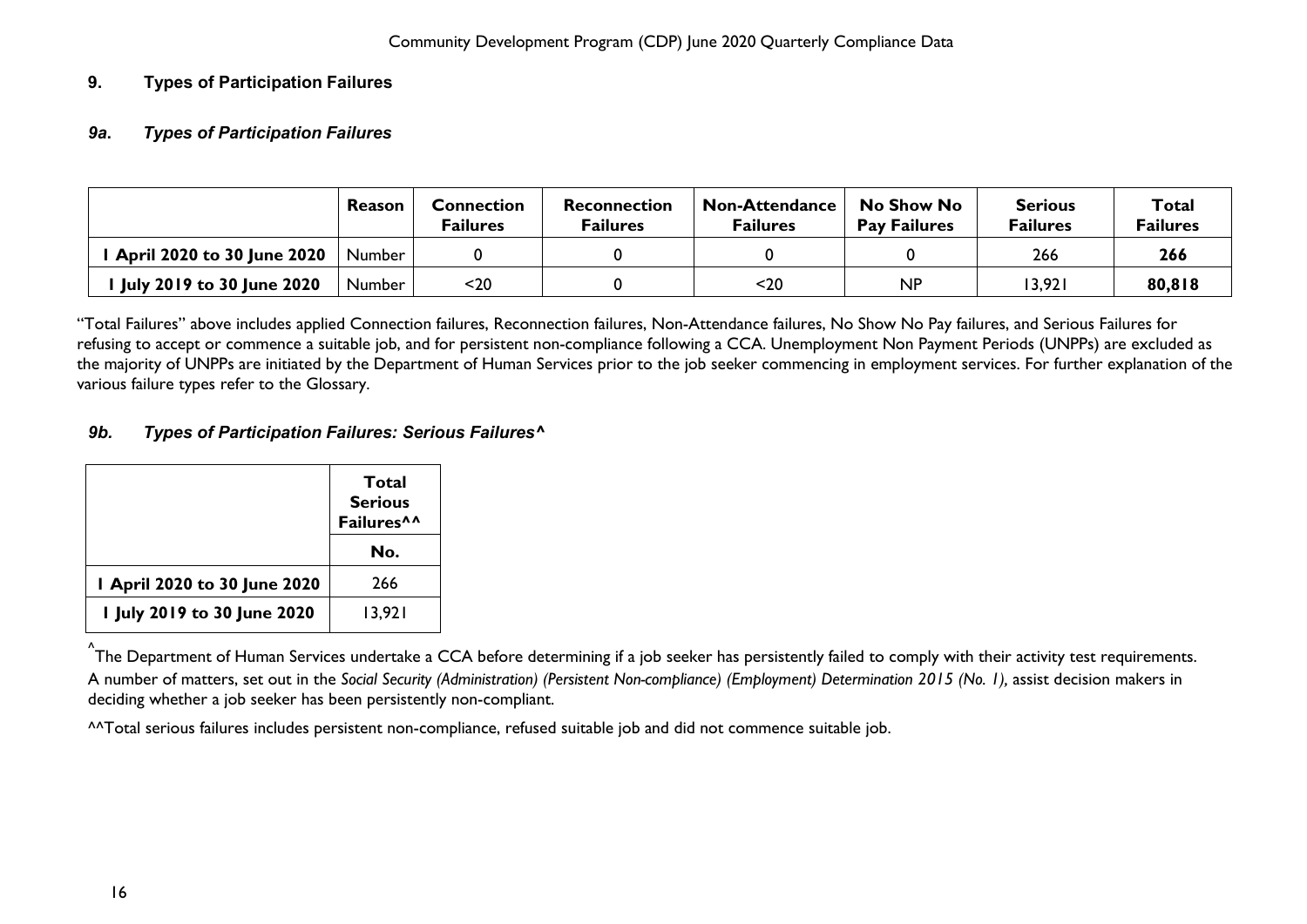<span id="page-17-0"></span>

| <b>Sanctions for Serious Failures and Unemployment Non-Payment Periods</b><br>10. |  |
|-----------------------------------------------------------------------------------|--|
|-----------------------------------------------------------------------------------|--|

|                                                                 | 1 April 2020 to 30 June 2020 |                | 1 July 2019 to 30 June 2020 |                |
|-----------------------------------------------------------------|------------------------------|----------------|-----------------------------|----------------|
| <b>Serious Failures</b>                                         | <b>Number</b>                | <b>Percent</b> | <b>Number</b>               | <b>Percent</b> |
| <b>Non-payment Period</b>                                       | 57                           | 21.4%          | 966                         | 6.9%           |
| <b>Financial Penalty waived -</b><br><b>Compliance Activity</b> | NP                           | <b>NP</b>      | 12,915                      | 92.4%          |
| <b>Financial Penalty waived -</b><br><b>Financial Hardship</b>  | $20$                         | NP             | 95                          | 0.7%           |
| <b>Total</b>                                                    | 266                          | 100%           | 13,976                      | 100%           |

"Serious Failures and Unemployment Non-Payment Periods" shown are for refusing to accept or commence a suitable job, persistent non-compliance following a CCA, leaving a job voluntarily or dismissal due to misconduct.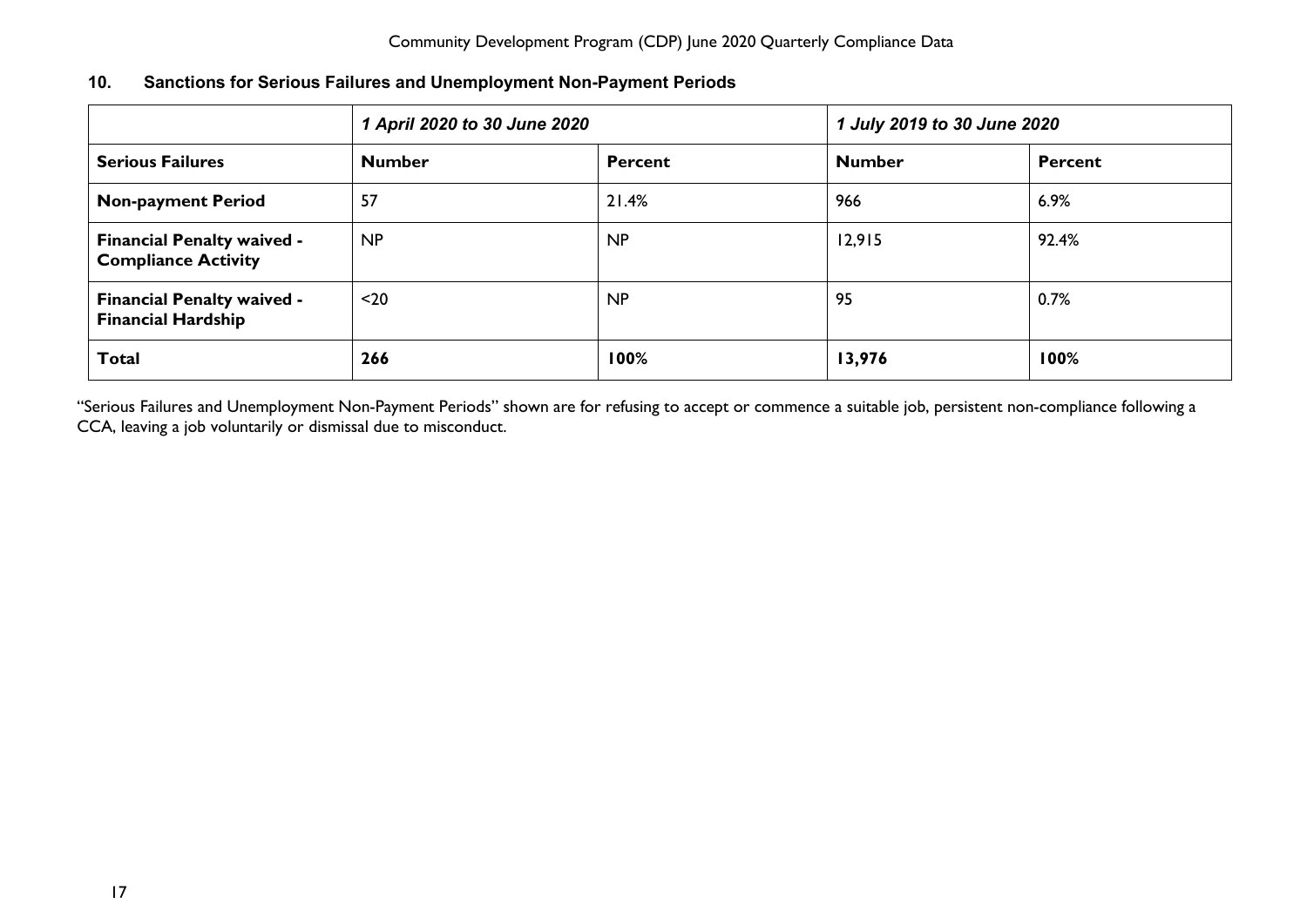## <span id="page-18-1"></span><span id="page-18-0"></span>**Part B**

## **11. Financial Penalties and Income Support Payment Suspensions by Gender**

## <span id="page-18-2"></span>*11a. Non Payment Periods (Serious and UNPPs) 1 April to 30 June 2020*

| $^\mathsf{!}$ Non Payment Periods (Serious and<br>UNPP <sub>s</sub> ) | <b>Male</b> | Male % | Female | <b>Female</b> % | <b>Total</b> | Total % | <b>Financial</b><br><b>YTD</b> | <b>Financial</b><br><b>YTD%</b> |
|-----------------------------------------------------------------------|-------------|--------|--------|-----------------|--------------|---------|--------------------------------|---------------------------------|
| <b>Sub Total NPPs</b>                                                 | 155         | 58.27% |        | 41.73%          | 266          | 100.00% | 3,976                          | 100.00%                         |

#### <span id="page-18-3"></span>*11b. Short Term Financial Penalties 1 April to 30 June 2020*

| <b>Short Term Financial Penalties (Non-</b><br><sup>1</sup> Attendance, Reconnection and NSNP) | Male | Male % | Female | <b>Female</b> % | Total | Total % | $E$ inancial | <b>Financial</b><br>YTD% |
|------------------------------------------------------------------------------------------------|------|--------|--------|-----------------|-------|---------|--------------|--------------------------|
| <b>Sub Total Short Term Financial Penalties</b>                                                |      | 0%     |        | 0%              |       | 0%      | 66,887       | 100.00%                  |

#### <span id="page-18-4"></span>*11c***.** *Total Financial Penalties 1 April to 30 June 2020*

| Male | Male % | <b>Female</b> | <b>Female</b> % | Total | Total % | <b>Financial</b><br>YTD | <b>Financial</b><br>YTD% |
|------|--------|---------------|-----------------|-------|---------|-------------------------|--------------------------|
| 155  | 58.27% |               | 41.73%          | 266   | 100.00% | 80,863                  | 100.00%                  |

Unemployment non-payment periods are generally for eight weeks. However, a person who has received Relocation Assistance to take up a job and voluntarily leaves this job without a reasonable excuse, or is dismissed for misconduct within the first six months, may be subject to a non-payment penalty period of 12 weeks. This penalty may also be applied if the job seeker accepts the job and relocates but does not commence employment.

Appointment related failures comprise of financial penalties for non-attendance at a provider or Department of Human Services (including CCA) appointment. Reconnection failures for not entering into a Job Plan can be applied when a job seeker does not attend an appointment with their provider then refuses to enter into a Job Plan at their re-engagement appointment. This refusal represents the job seeker's first refusal to enter into a Job Plan.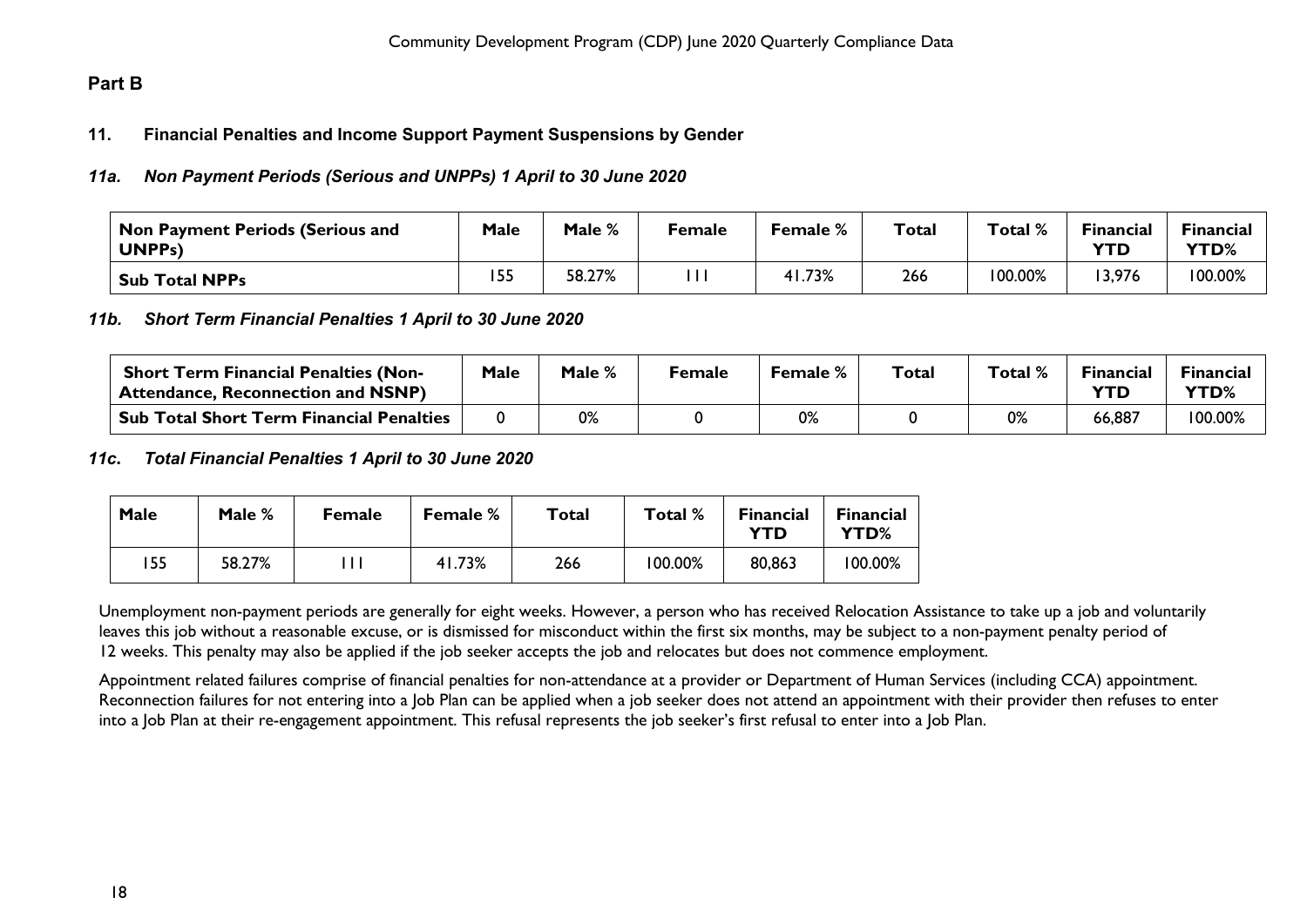## <span id="page-19-0"></span>*11d. Income Support Payment Suspensions 1 April to 30 June 2020*

| Income Support payment suspensions                                   | Male      | Male $%$  | <b>Female</b> | <b>Female %</b> | Total | Total % | <b>Financial</b><br><b>YTD</b> | <b>Financial</b><br>YTD% |
|----------------------------------------------------------------------|-----------|-----------|---------------|-----------------|-------|---------|--------------------------------|--------------------------|
| Income support payment suspension -<br>non-attendance at appointment | NP        | NP        | $20$          | NP              | 49    | 100.00% | 41,179                         | 69.06%                   |
| Income support payment suspension $-$<br>disengagement from activity |           | 0.00%     | 0             | 0.00%           |       | 0.00%   | 18,448                         | 30.94%                   |
| <b>Total Income Support payment</b><br>suspensions                   | <b>NP</b> | <b>NP</b> | $20$          | <b>NP</b>       | 49    | 100.00% | 59,627                         | 100.00%                  |

Income support payment suspensions are applied when a job seeker fails to attend an appointment with their employment services provider and a Non-Attendance Report is submitted, or when a job seeker disengages from an activity and their provider indicates on a No Show No Pay Participation Report that they wish to discuss this with the job seeker.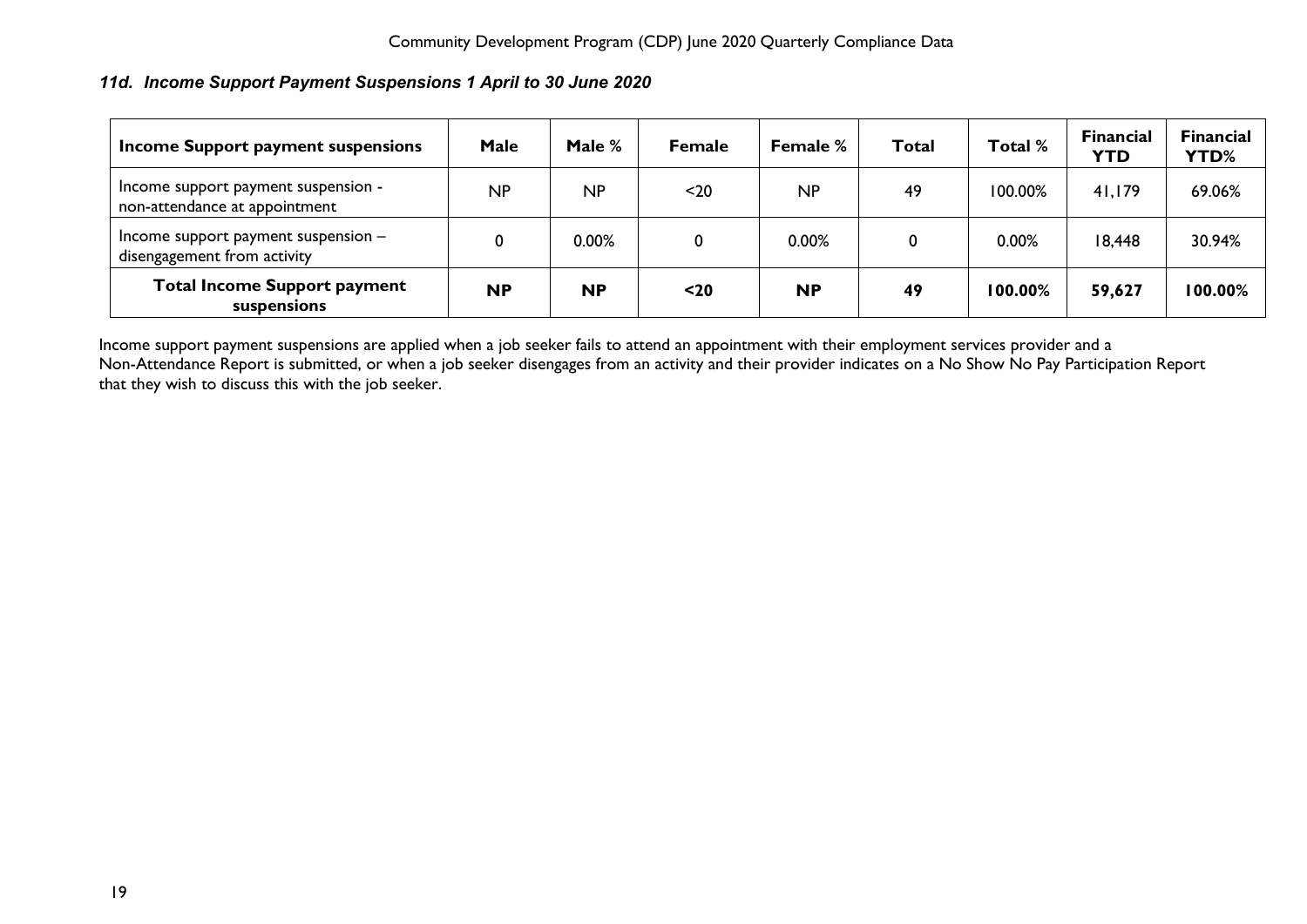## <span id="page-20-0"></span>**12. Financial Penalties and Income Support Payment Suspensions by Indigenous Status**

## <span id="page-20-1"></span>*12a. Non Payment Periods (Serious and UNPPs) 1 April to 30 June 2020*

| <b>Non Payment Periods (Serious and</b><br>UNPPs) | Indigenous | Indigenous<br>% | Non-<br>Indigenous | Non-<br>Indigenous<br>$\mathbf{O}/$ | <b>Total</b> | Total % | <b>Financial</b><br>YTD | Financial<br>YTD% |
|---------------------------------------------------|------------|-----------------|--------------------|-------------------------------------|--------------|---------|-------------------------|-------------------|
| <b>Sub Total NPPs</b>                             | ΝP         | <b>NP</b>       | <20                | <b>NP</b>                           | 266          | 100.00% | 3,976                   | 100.00%           |

## <span id="page-20-2"></span>*12b. Short Term Financial Penalties 1 April to 30 June 2020*

| <b>Short Term Financial Penalties (Non-</b><br><b>Attendance, Reconnection and NSNP)</b> | Indigenous | Indigenous | Non-<br><b>Indigenous</b> | Non-<br>Indigenous | <b>Total</b> | Total % | <b>Financial</b><br>YTD | Financial<br>YTD% |
|------------------------------------------------------------------------------------------|------------|------------|---------------------------|--------------------|--------------|---------|-------------------------|-------------------|
| <b>Sub Total Short Term Financial</b><br><b>Penalties</b>                                |            | 0%         |                           | 0%                 |              | 0%      | 66,887                  | 100.00%           |

## <span id="page-20-3"></span>*12c. Total Financial Penalties 1 April to 30 June 2020*

| Indigenous | <b>Indigenous</b><br>% | Non-<br>Indigenous | Non-<br>Indigenous | Total | Total % | <b>Financial</b><br>YTD | <b>Financial</b><br>YTD% |
|------------|------------------------|--------------------|--------------------|-------|---------|-------------------------|--------------------------|
| ΝP         | NP                     | <20                | NP                 | 266   | 100.0%  | 80,863                  | 100.00%                  |

Unemployment non-payment periods are generally for eight weeks. However, a person who has received Relocation Assistance to take up a job and voluntarily leaves this job without a reasonable excuse, or is dismissed for misconduct within the first six months, may be subject to a non-payment penalty period of 12 weeks. This penalty may also be applied if the job seeker accepts the job and relocates but does not commence employment.

Appointment related failures comprise of financial penalties for non-attendance at a provider or Department of Human Services (including CCA) appointment.

Reconnection failures for not entering into a lob Plan can be applied when a job seeker does not attend an appointment with their provider then refuses to enter into a Job Plan at their re-engagement appointment. This refusal represents the job seeker's first refusal to enter into a Job Plan.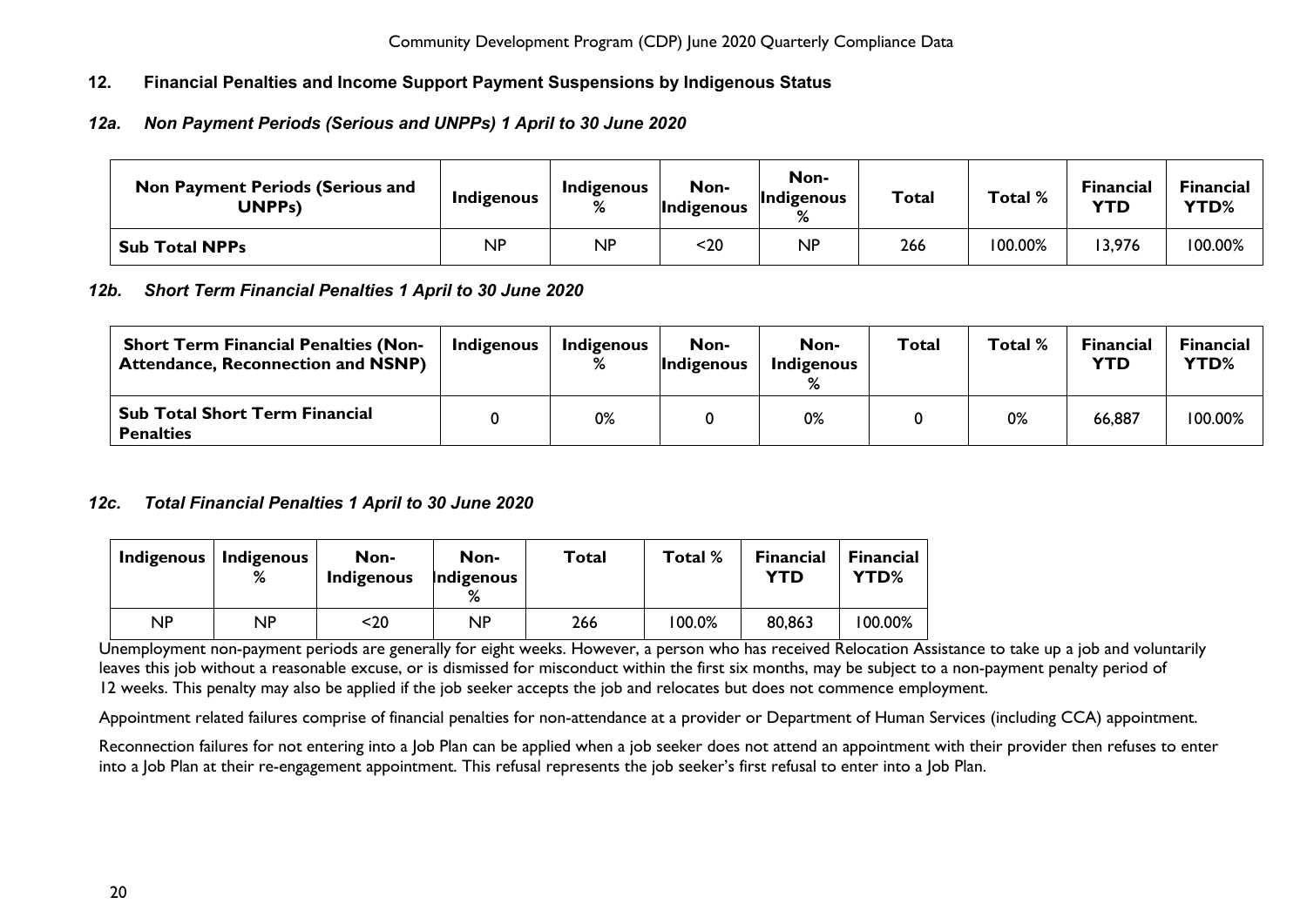## <span id="page-21-0"></span>*12d. Income Support Payment Suspensions 1 April to 30 June 2020*

| Income support payment suspensions                                   | Indigenous  | Indigenous<br>% | Non-<br>Indigenous | Non-<br>Indigenous<br>% | Total | Total % | <b>Financial</b><br><b>YTD</b> | <b>Financial</b><br>YTD% |
|----------------------------------------------------------------------|-------------|-----------------|--------------------|-------------------------|-------|---------|--------------------------------|--------------------------|
| Income support payment suspension<br>- non-attendance at appointment | NP          | NP              | $20$               | NP                      | 49    | 100.00% | 41,179                         | 69.06%                   |
| Income support payment suspension<br>- disengagement from activity   | $\mathbf 0$ | 0.00%           | 0                  | 0.00%                   |       | 0.00%   | 18,448                         | 30.94%                   |
| <b>Total Income Support payment</b><br>suspensions                   | <b>NP</b>   | <b>NP</b>       | $20$               | <b>NP</b>               | 49    | 100.00% | 59,627                         | 100.00%                  |

Income support payment suspensions are applied when a job seeker fails to attend an appointment with their employment services provider and a Non-Attendance Report is submitted, or when a job seeker disengages from an activity and their provider indicates on a No Show No Pay Participation Report that they wish to discuss this with the job seeker.

## <span id="page-21-1"></span>**13. Financial Penalties and Income Support Payment Suspensions by Age Group**

## <span id="page-21-2"></span>*13a. Non Payment Periods (Serious and UNPPs) 1 April to 30 June 2020*

| <b>Non Payment Periods (Serious and</b><br>UNPP <sub>S</sub> ) | <b>Under</b> | $-30$<br>21 | $31 - 40$ | $41 - 54$ | $55 +$ | Total | <b>Financial</b><br>YTD | <b>Financial</b><br>YTD% |
|----------------------------------------------------------------|--------------|-------------|-----------|-----------|--------|-------|-------------------------|--------------------------|
| <b>Sub Total NPPs</b>                                          | 44           | 124         | 59        | <b>NP</b> | $20$   | 266   | 3,976                   | 100.00%                  |

## <span id="page-21-3"></span>*13b. Short Term Financial Penalties 1 April to 30 June 2020*

<span id="page-21-4"></span>

| <b>Short Term Financial Penalties (Non-</b><br><b>Attendance, Reconnection and NSNP)</b> | Under | $21 - 30$ | $31 - 40$ | $41 - 54$ | $55 +$ | <b>Total</b> | <b>Financial</b><br>YTD | <b>Financial</b><br>YTD% |
|------------------------------------------------------------------------------------------|-------|-----------|-----------|-----------|--------|--------------|-------------------------|--------------------------|
| Sub Total Short Term Financial<br><b>Penalties</b>                                       |       |           |           |           |        |              | 66,887                  | 100.00%                  |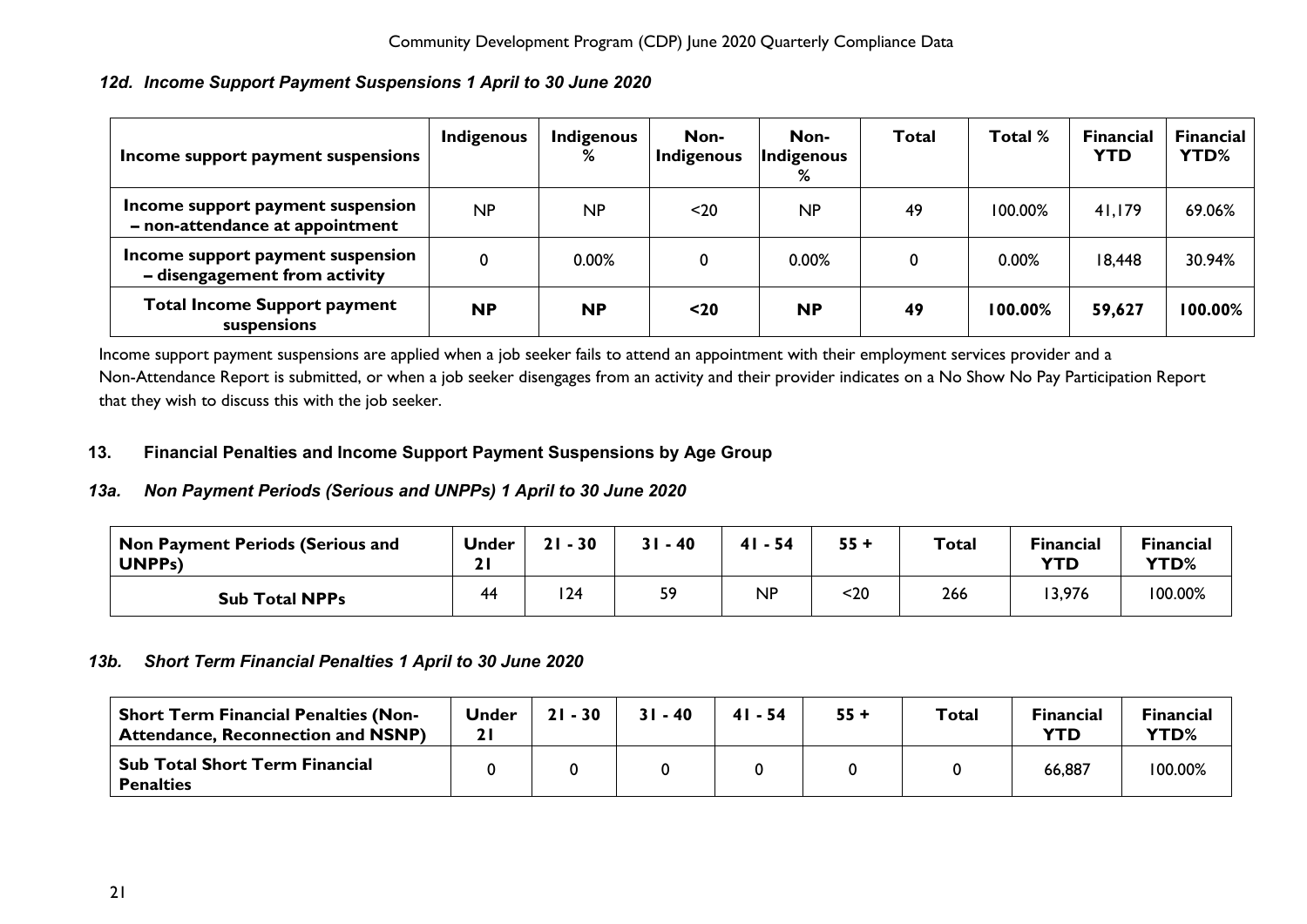## *13c. Total Financial Penalties 1 April to 30 June 2020*

| Under 21 | $21 - 30$ | $31 - 40$ | $41 - 54$ | $55 +$ | Total | <b>Financial</b><br>YTD | <b>Financial</b><br>YTD% |
|----------|-----------|-----------|-----------|--------|-------|-------------------------|--------------------------|
| 44       | 24        | 59        | <b>NP</b> | $20$   | 266   | 80,863                  | 100.00%                  |

Unemployment non-payment periods are generally for eight weeks. However, a person who has received Relocation Assistance to take up a job and voluntarily leaves this job without a reasonable excuse, or is dismissed for misconduct within the first six months, may be subject to a non-payment penalty period of 12 weeks. This penalty may also be applied if the job seeker accepts the job and relocates but does not commence employment.

Appointment related failures comprise of financial penalties for non-attendance at a provider or Department of Human Services (including CCA) appointment.

Reconnection failures for not entering into a Job Plan can be applied when a job seeker does not attend an appointment with their provider then refuses to enter into a Job Plan at their re-engagement appointment. This refusal represents the job seeker's first refusal to enter into a Job Plan.

#### <span id="page-22-0"></span>*13d. Income Support Payment Suspensions 1 April to 30 June 2020*

| <b>Income Support Payment Suspensions</b>                            | <b>Under</b><br>21 | $21 - 30$ | $31 - 40$ | $41 - 54$ | $55 +$    | Total | <b>Financial</b><br><b>YTD</b> | <b>Financial</b><br>YTD% |
|----------------------------------------------------------------------|--------------------|-----------|-----------|-----------|-----------|-------|--------------------------------|--------------------------|
| Income Support Payment Suspension -non-<br>attendance at appointment | NP                 | NP        | NP        | NP        | <b>NP</b> | -49   | 41,179                         | 69.06%                   |
| Income Support Payment Suspension -<br>disengagement from activity   |                    |           |           |           | 0         |       | 18,448                         | 30.94%                   |
| <b>Total Income Support Payment</b><br><b>Suspensions</b>            | <b>NP</b>          | <b>NP</b> | <b>NP</b> | <b>NP</b> | <b>NP</b> | 49    | 59,627                         | 100.00%                  |

Income support payment suspensions are applied when a job seeker fails to attend an appointment with their employment services provider and a Non-Attendance Report is submitted, or when a job seeker disengages from an activity and their provider indicates on a No Show No Pay Participation Report that they wish to discuss this with the job seeker.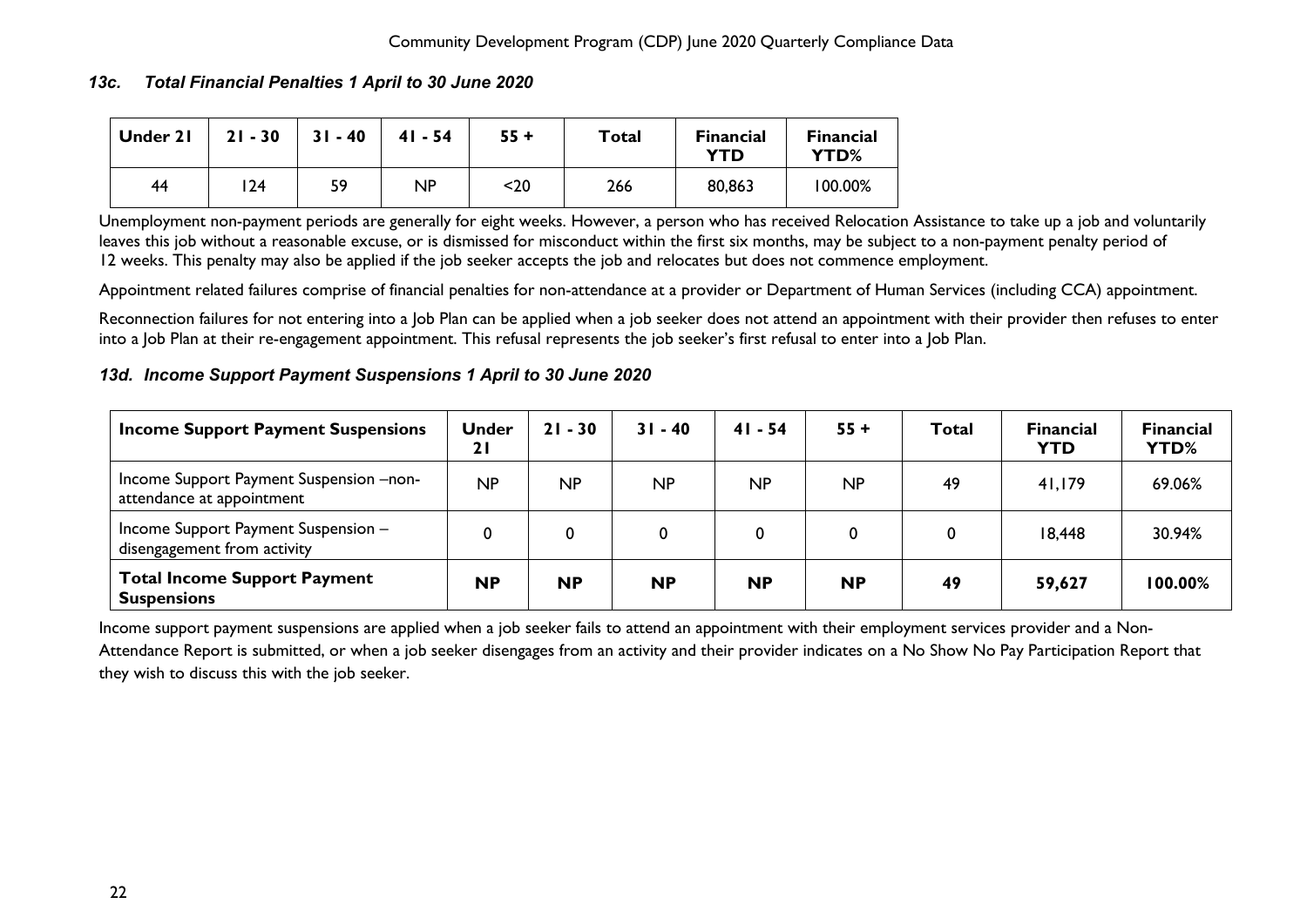## <span id="page-23-0"></span>**14. Financial Penalties and Income Support Payment Suspensions by Allowance Types**

## <span id="page-23-1"></span>*14a. Non Payment Periods (Serious and UNPPs) 1 April to 30 June 2020*

| <b>Non Payment Periods (Serious Failure</b><br>and UNPP) | NSA/JSP^ | <b>YAL</b> | <b>PPS</b> | Not on<br>allowance | Total | <b>Financial</b><br>YTD | <b>Financial</b><br>YTD% |
|----------------------------------------------------------|----------|------------|------------|---------------------|-------|-------------------------|--------------------------|
| <b>Sub Total NPPs</b>                                    | 202      | NP         | <20        | <b>NP</b>           | 266   | 13,976                  | 100.00%                  |

a. <sup>^</sup> Due to the small number of Activity Tested recipients of Special Benefit (SpB), these job seekers are included under the Newstart Allowance (NSA) column**.**

## <span id="page-23-2"></span>*14b. Short Term Financial Penalties 1 April to 30 June 2020*

| <b>Short Term Financial Penalties (Non-</b><br><b>Attendance, Reconnection and NSNP)</b> | NSA/JSP^ | <b>YAL</b> | <b>PPS</b> | Not on<br>allowance | Total | <b>Financial</b><br>YTD | <b>Financial</b><br>YTD% |
|------------------------------------------------------------------------------------------|----------|------------|------------|---------------------|-------|-------------------------|--------------------------|
| <b>Sub Total Short Term Financial</b><br><b>Penalties</b>                                |          |            |            |                     |       | 66,887                  | 100.00%                  |

a. <sup>^</sup> Due to the small number of Activity Tested recipients of Special Benefit (SpB), these job seekers are included under the Newstart Allowance (NSA) column.

## <span id="page-23-3"></span>*14c. Total Financial Penalties 1 April to 30 June 2020*

| NSA/JSP^ | <b>YAL</b> | <b>PPS</b> | Not on<br>allowance | Total | <b>Financial</b><br>YTD | <b>Financial</b><br>YTD% |
|----------|------------|------------|---------------------|-------|-------------------------|--------------------------|
| 202      | ΝP         | $20$       | <b>NP</b>           | 266   | 80,863                  | 100.00%                  |

a. <sup>^</sup> Due to the small number of Activity Tested recipients of Special Benefit (SpB), these job seekers are included under the Newstart Allowance (NSA) column**.**

Unemployment non-payment periods are generally for eight weeks. However, a person who has received Relocation Assistance to take up a job and voluntarily leaves this job without a reasonable excuse, or is dismissed for misconduct within the first six months, may be subject to a non-payment penalty period of 12 weeks. This penalty may also be applied if the job seeker accepts the job and relocates but does not commence employment.

Appointment related failures comprise of financial penalties for non-attendance at a provider or Department of Human Services (including CCA) appointment.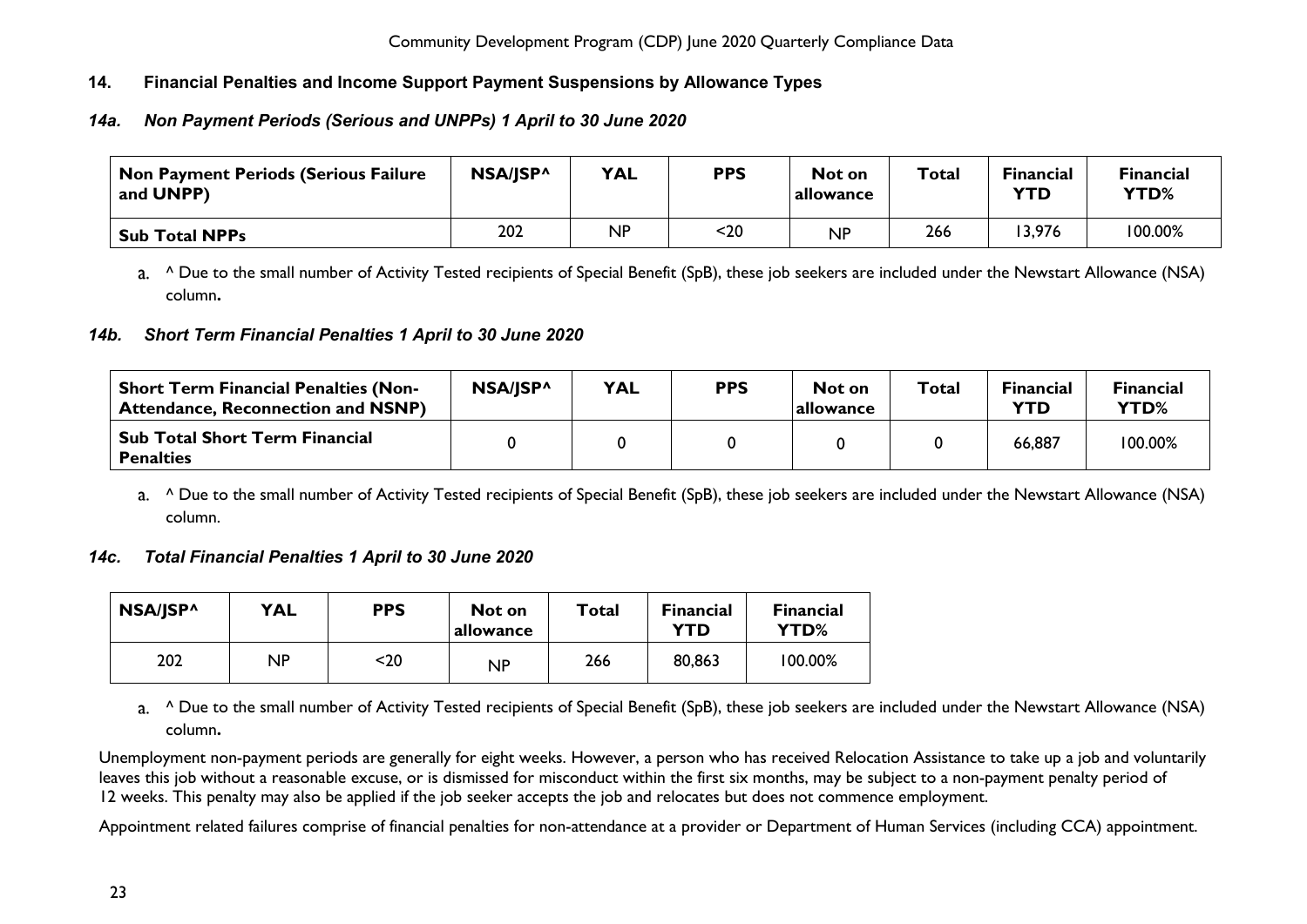Reconnection failures for not entering into a Job Plan can be applied when a job seeker does not attend an appointment with their provider then refuses to enter into a Job Plan at their re-engagement appointment. This refusal represents the job seeker's first refusal to enter into a Job Plan.

#### <span id="page-24-0"></span>*14d. Income Support Payment Suspensions 1 April to 30 June 2020*

| Income Support payment suspensions                                    | NSA/JSP^  | <b>YAL</b> | <b>PPS</b> | Total | <b>Financial YTD</b> | <b>Financial</b><br>YTD% |
|-----------------------------------------------------------------------|-----------|------------|------------|-------|----------------------|--------------------------|
| Income support payment suspension - non-<br>attendance at appointment | NP        | $20$       | 0          | 49    | 41,179               | 69.06%                   |
| Income support payment suspension $-$<br>disengagement from activity  |           |            | 0          |       | 18,448               | 30.94%                   |
| <b>Total Income Support payment</b><br>suspensions                    | <b>NP</b> | $20$       | 0          | 49    | 59,627               | 100.00%                  |

a. <sup>^</sup> Due to the small number of Activity Tested recipients of Special Benefit (SpB), these job seekers are included under the Newstart Allowance (NSA) column**.**

Income support payment suspensions are applied when a job seeker fails to attend an appointment with their employment services provider and a Non-Attendance Report is submitted, or when a job seeker disengages from an activity and their provider indicates on a No Show No Pay Participation Report that they wish to discuss this with the job seeker.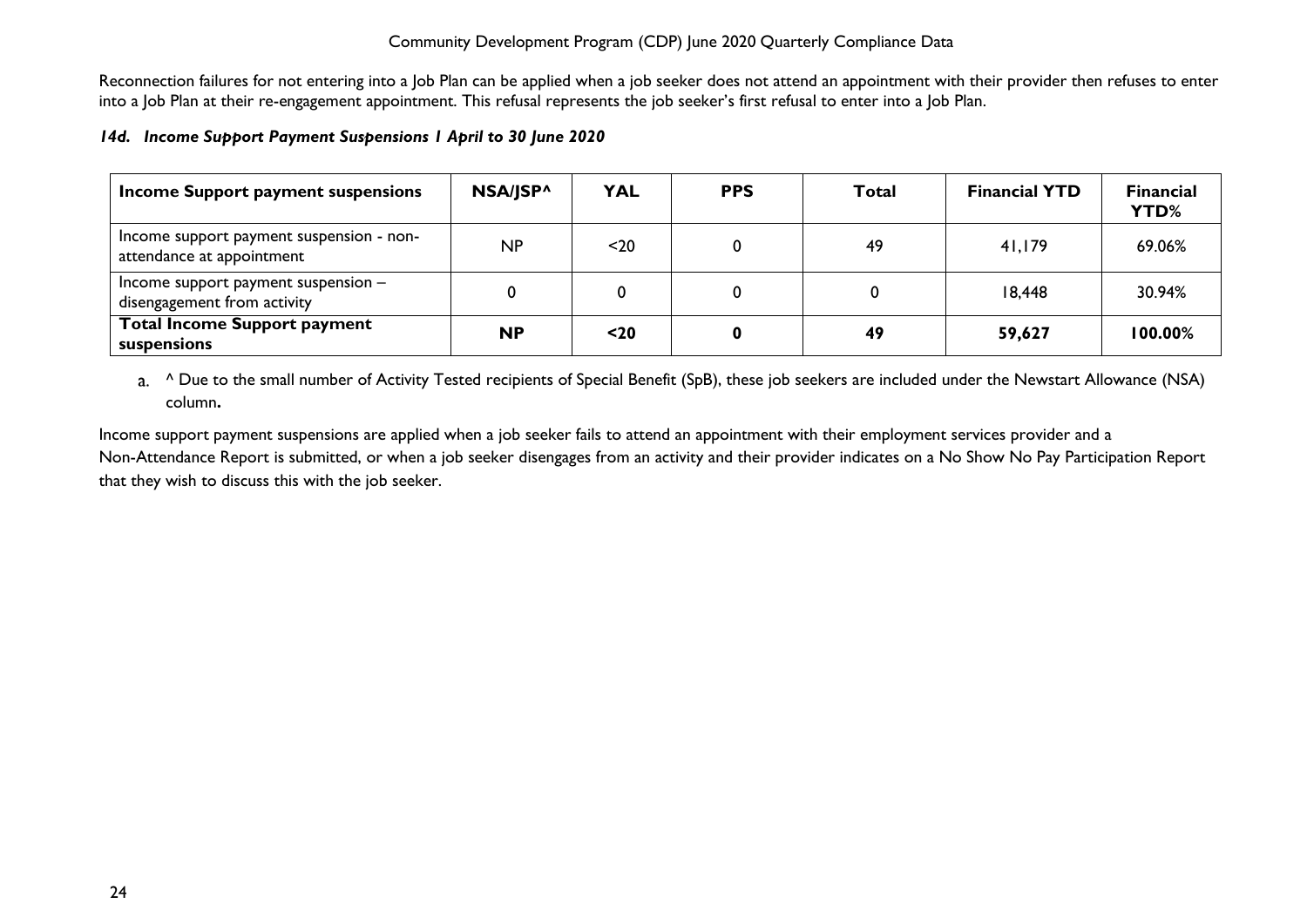- <span id="page-25-0"></span>**15. Financial Penalties and Income Support Payment Suspensions by Employment Services**
- <span id="page-25-1"></span>*15a. Non Payment Periods (Serious and UNPPs) 1 April to 30 June 2020*

| <b>Non Payment Periods (Serious and</b> | <b>CDP</b> | <b>Financial</b> | <b>Financial</b> |
|-----------------------------------------|------------|------------------|------------------|
| UNPP <sub>s</sub> )                     | Total      | <b>YTD</b>       | YTD%             |
| <b>Sub Total NPPs</b>                   | 266        | 13.976           | 100.00%          |

## <span id="page-25-2"></span>*15b. Short Term Financial Penalties 1 April to 30 June 2020*

| <b>Short Term Financial Penalties (Non-</b>               | <b>CDP</b> | <b>Financial</b> | <b>Financial</b> |
|-----------------------------------------------------------|------------|------------------|------------------|
| <b>Attendance, Reconnection and NSNP)</b>                 | Total      | YTD              | YTD%             |
| <b>Sub Total Short Term Financial</b><br><b>Penalties</b> | 0          | 66,887           | 100.00%          |

## <span id="page-25-3"></span>*15c. Total Financial Penalties 1 April to 30 June 2020*

| <b>CDP</b> | <b>Financial</b> | <b>Financial</b> |
|------------|------------------|------------------|
| Total      | YTD              | YTD%             |
| 266        | 80,863           | 100.00%          |

Unemployment non-payment periods are generally for eight weeks. However, a person who has received Relocation Assistance to take up a job and voluntarily leaves this job without a reasonable excuse, or is dismissed for misconduct within the first six months, may be subject to a non-payment penalty period of 12 weeks. This penalty may also be applied if the job seeker accepts the job and relocates but does not commence employment.

Appointment related failures comprise of financial penalties for non-attendance at a provider or Department of Human Services (including CCA) appointment.

Reconnection failures for not entering into a Job Plan can be applied when a job seeker does not attend an appointment with their provider then refuses to enter into a Job Plan at their re-engagement appointment. This refusal represents the job seeker's first refusal to enter into a Job Plan.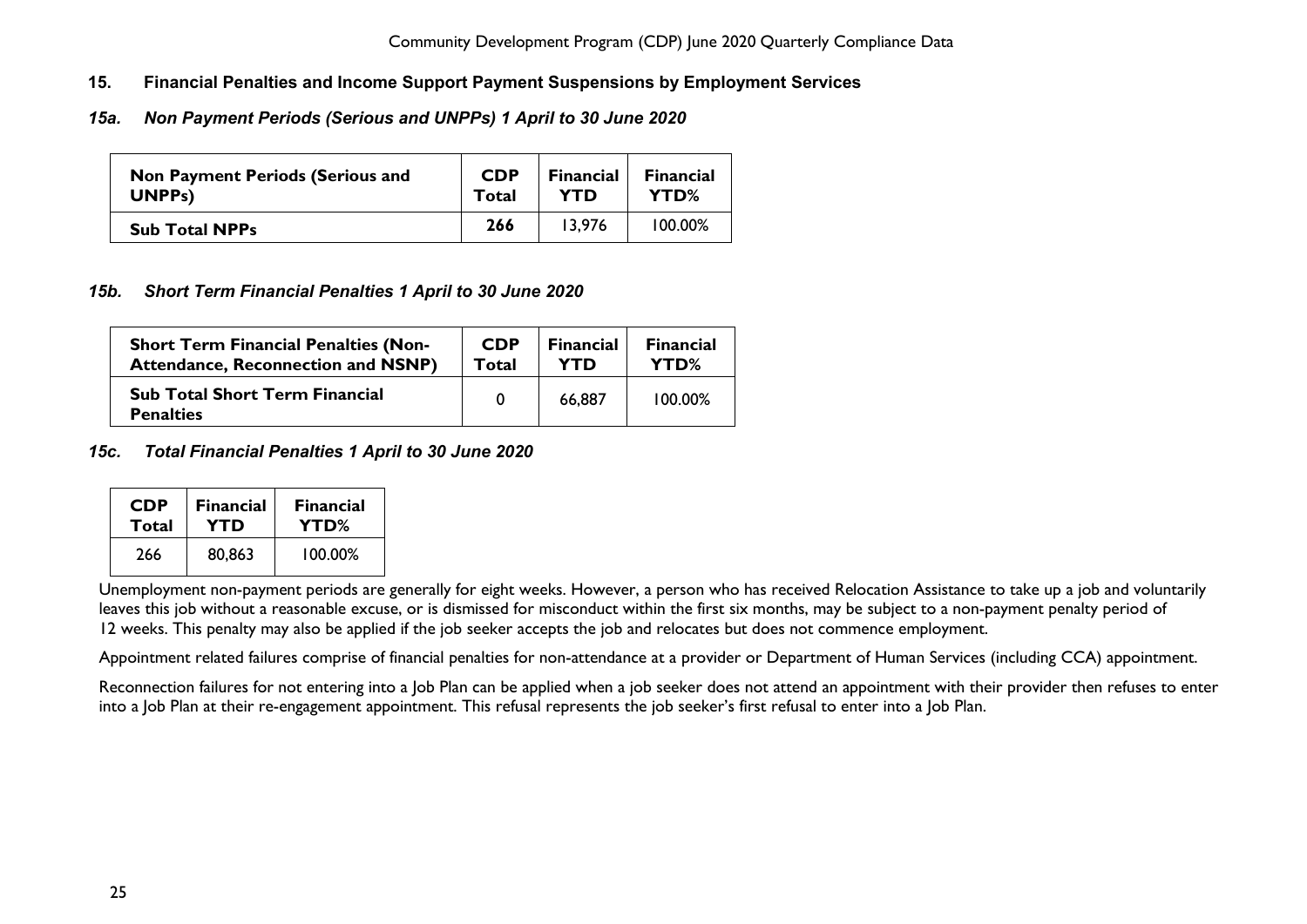<span id="page-26-0"></span>*15d. Income Support Payment Suspensions 1 April to 30 June 2020*

| <b>Income Support payment suspensions</b>                             | <b>CDP</b><br>Total | <b>Financial</b><br><b>YTD</b> | <b>Financial</b><br><b>YTD%</b> |
|-----------------------------------------------------------------------|---------------------|--------------------------------|---------------------------------|
| Income support payment suspension - non-<br>attendance at appointment | 49                  | 41,179                         | 69.06%                          |
| Income support payment suspension -<br>disengagement from activity    | 0                   | 18,448                         | 30.94%                          |
| <b>Total Income Support payment</b><br>suspensions                    | 49                  | 59,627                         | 100.00%                         |

Income support payment suspensions are applied when a job seeker fails to attend an appointment with their employment services provider and a Non-Attendance Report is submitted, or when a job seeker disengages from an activity and their provider indicates on a No Show No Pay Participation Report that they wish to discuss this with the job seeker.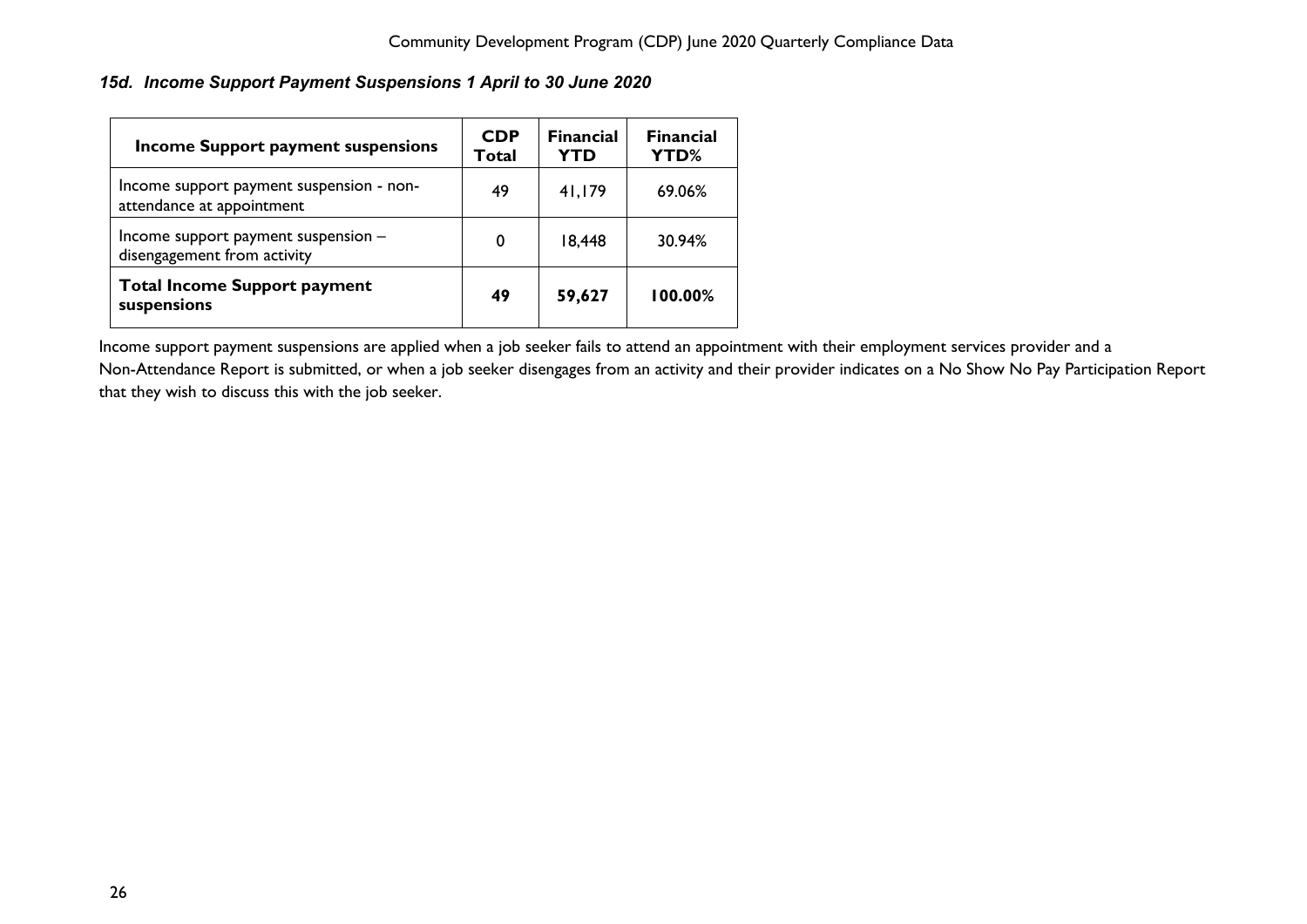## <span id="page-27-0"></span>**Glossary**

Active job seekers – job seekers on activity-tested income support payments that are currently active in employment services. These job seekers meet their mutual obligation requirements for income support through activities such as: attending provider appointments; undertaking activities to help them become more job ready; and looking for work.

**Approved activity** – job seekers fully meeting their activity test requirements through doing a sufficient amount of approved activities, such as part-time work or education, for a specified period (e.g. Principal Carer Parents undertaking 30 hours a fortnight of paid work and/or study). These job seekers do not have to use employment services for the period they are doing a sufficient amount of approved activity or activities.

**Caring responsibilities** – means that the Department of Human Services determined the job seeker had caring responsibilities preventing them from complying with the requirement (for example, caring for a sick dependant or relative).

**Comprehensive Compliance Assessment (CCA)** – must be conducted before a job seeker can have a penalty applied for persistent non-compliance. A CCA is conducted where a job seeker has:

- three (3) applied failures as a result of failing to attend an appointment, enter into a Job Plan or satisfactorily meet their Job Search Requirement within a six month period; or
- three (3) days of applied No Show No Pay penalties, within a six month period.

A CCA can also be requested at any time by either an employment services provider or the Department of Human Services if a job seeker is failing to meet their activity test requirements to determine why the job seeker is failing to meet their requirements.

**Compliance Activity** – the non-payment period was waived due to the job seeker agreeing to undertake a Compliance Activity involving weekly participation.

**Connection Failures** occur when a job seeker, without reasonable excuse:

- does not attend an initial appointment with a third party provider (e.g. a Work for the Dole host organisation or training provider not an employment services provider);
- refuses to enter into a Job Plan;
- fails to meet a job search requirement in their Job Plan.

Job seekers do not incur financial penalties if they have a Connection Failure applied.

**Cultural / language issues** – means that the Department of Human Services has determined cultural diversity, language, literacy or numeracy issues prevented the job seeker from being able to understand or comply with the requirement. The impact of these factors must be considered by decision-makers in setting requirements and determining failures.

**Discretion** – means that the provider considers the job seeker did not have a reasonable excuse for not attending the appointment but they have nonetheless decided not to submit a Non-Attendance Report to the Department of Human Services and are instead using another method to re-engage the job seeker (e.g. booking a new appointment for the job seeker).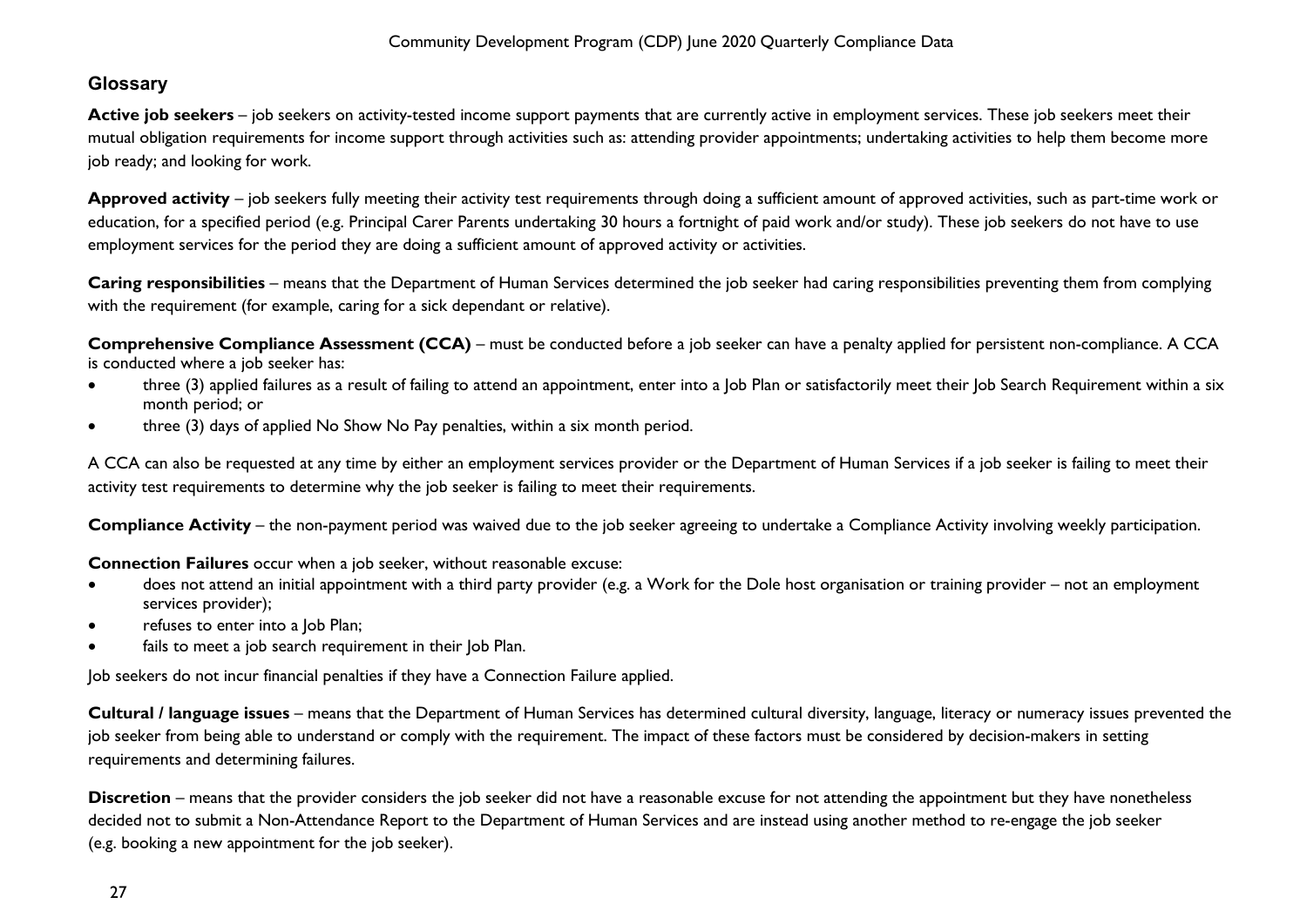**Explanatory Notes –** this document can be found on the Department of Education, Skills and Employment website and provides further information on job seeker compliance penalties.

**Failure to attend activity** – means failure to attend an activity specified as a compulsory term in a Job Plan.

**Financial Hardship** – means that the non-payment period was waived due to the job seeker being unable to undertake a Compliance Activity and having liquid assets below a specified amount.

**Financial Penalties** – a job seeker can incur a non-payment period for persistent and wilful non-compliance or for refusing an offer of suitable work, for voluntarily leaving work or being dismissed for misconduct. A No Show No Pay penalty can be applied for failing to attend activities within the Job Plan, or for failing to attend a job interview. A reconnection penalty can be applied for failing to attend a reconnection appointment, or for failing to return a satisfactory Job Seeker Diary.

**Foreseeable or unacceptable activity prevented compliance** – the job seeker claimed to have been undertaking other acceptable activities at the time of the requirement, such as a legal commitment (e.g. attending court), attending a job interview or working. If a failure is applied in these circumstances it means the decision-maker was not satisfied that the timing of the other activity would have prevented attendance at the appointment or activity or the decision maker did not believe the other activity occurred. In the case of a job seeker claiming to have been working, it may mean that the job seeker did not provide evidence to verify this or declare any earnings.

**Homelessness** – means that the Department of Human Services determined a job seeker's homelessness prevented the job seeker from being able to comply with the requirement.

**Income Support Payment suspensions** – are applied when a job seeker fails to attend an appointment with their employment provider or when a provider advises the Department of Human Services that a job seeker has disengaged from an activity. As payment is restored once the job seeker attends a re-engagement appointment, payment suspension is not a failure or financial penalty under the compliance framework. A failure and/or penalty may be separately applied where the Department of Human Services determines that the job seeker had no reasonable excuse for their non-attendance or failed to give prior notice of a reasonable excuse when it was reasonable to expect them to do so.

**Invalid reason** – means that the provider considers the job seeker did not have a reasonable excuse for not attending the appointment, or they have been unable to make contact with the job seeker. If a provider records a result of 'invalid reason', they will submit a Non-Attendance Report to the Department of Human Services. Where the Non-Attendance Report is not successfully submitted to the Department of Human Services, the 'invalid' reason result will be automatically updated to a 'discretion' result.

**Job seeker chose not to participate** – the job seeker did not want to attend an appointment or activity because the time was not convenient for the job seeker, because the job seeker did not see value in attending or because they indicated that they did not care whether they attended or not.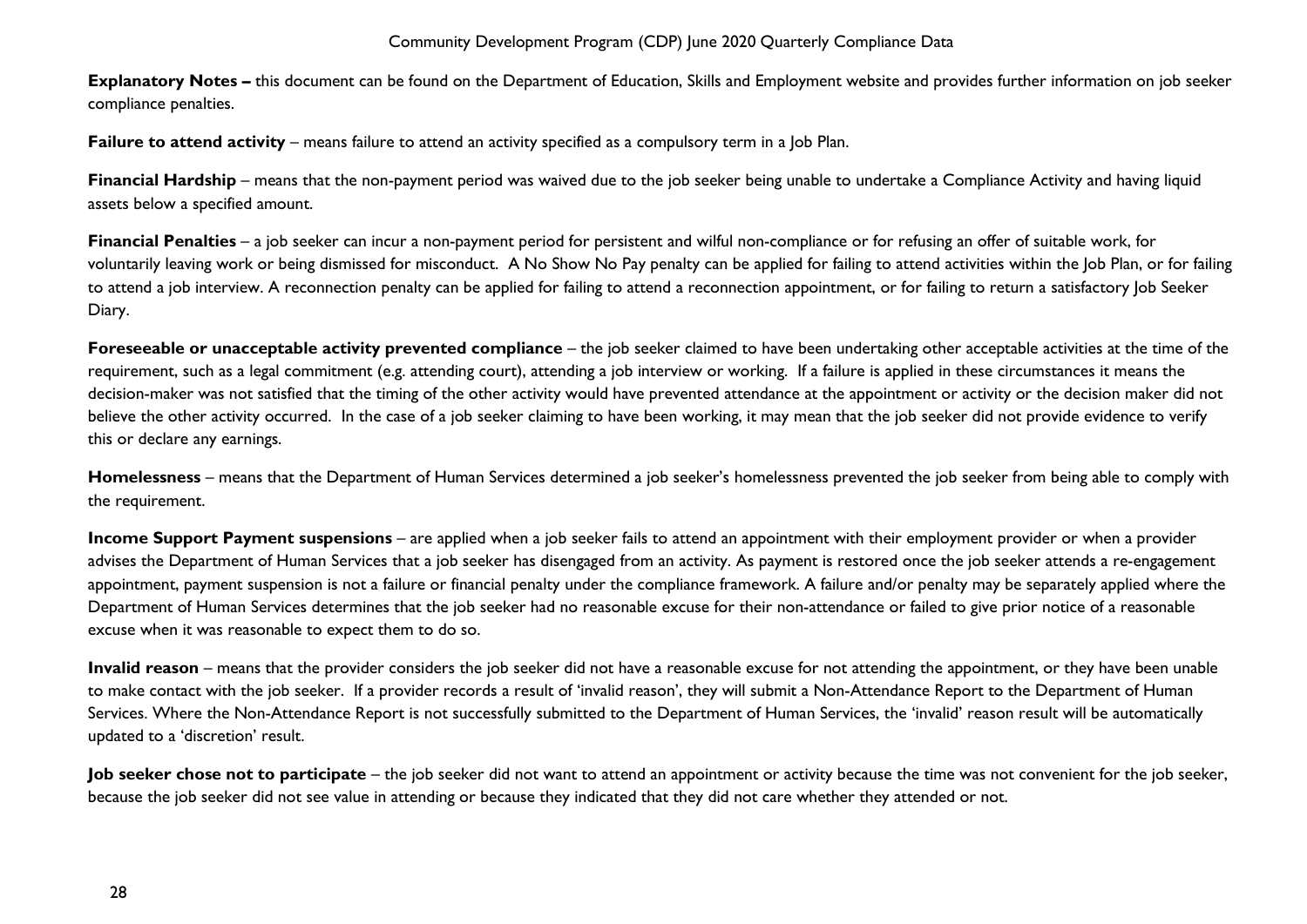**Job seeker considered work offered was unsuitable** – the job seeker failed to attend a job interview because, for example, they did not like the prospective job, did not think they would have the necessary skills or did not think it would pay enough. Before applying a failure in these circumstances, the Department of Human Services decision-makers are required under social security law to ensure, among other things, that the prospective job met the applicable statutory conditions relating to wages and conditions and that the job seeker had the skills to do the work or would have been given appropriate training by the employer to enable them to do the work.

**Job seeker denied being notified** – the job seeker believed they were not notified of the requirement. The Department of Human Services must be satisfied that the job seeker was properly notified of their requirement before a failure can be applied. In these cases, the Department of Human Services was satisfied that this had occurred and found no reason to accept the job seeker's explanation.

**Job seeker error** – the job seeker got the time or date of a requirement wrong, they slept in or forgot to attend.

Job seeker had reasonable excuse - means that the Department of Human Services determined the job seeker had a reasonable excuse for failing to comply with the requirement and therefore a Participation Failure should not be applied.

**JSCI – Eligible for higher stream** – means a job seeker had their JSCI updated and the outcome of the JSCI was for the job seeker to be referred to a higher stream of service in the jobactive system. As the CDP does not stream job seekers, this does not apply to CDP job seekers.

**JSCI - Referral for ESAt** – means a job seeker had their JSCI updated and the outcome of the JSCI was for the job seeker to be referred to an Employment Services Assessment. Employment Services Assessments superseded Job Capacity Assessments from 1 April 2011.

**Manageable or unproven medical issue** – the job seeker indicated a medical condition prevented their attendance, but their explanation was not accepted as reasonable. This will generally be because the job seeker did not appear ill or provide evidence of their illness, or where evidence was provided but the condition was manageable and should not have prevented attendance at the time of the appointment or activity. This category also covers situations where the excuse relates to substance or alcohol use or mental health issues but where the decision-maker has determined that in this instance the person's condition would not have prevented compliance.

**Medical reason A** – means that the Department of Human Services determined a medical reason prevented the job seeker from complying with the requirement but the job seeker did not provide specific evidence relating to this particular incident. Included in this category are instances where the job seeker had previously provided evidence of the medical condition or it was not considered reasonable or necessary for the job seeker to attend a doctor.

**Medical reason B** – means that the Department of Human Services determined a medical reason prevented the job seeker from complying with the requirement and the job seeker provided specific evidence relating to the particular incident.

**Nature of requirements** – means that the Department of Human Services determined the requirement with which the job seeker did not comply was not reasonable or appropriate to the circumstances of the job seeker. This includes, for example, where a job seeker was referred to an unsuitable activity, where attendance required an unreasonable travel distance or where a job did not meet minimum work conditions or enable a job seeker to arrange or access childcare.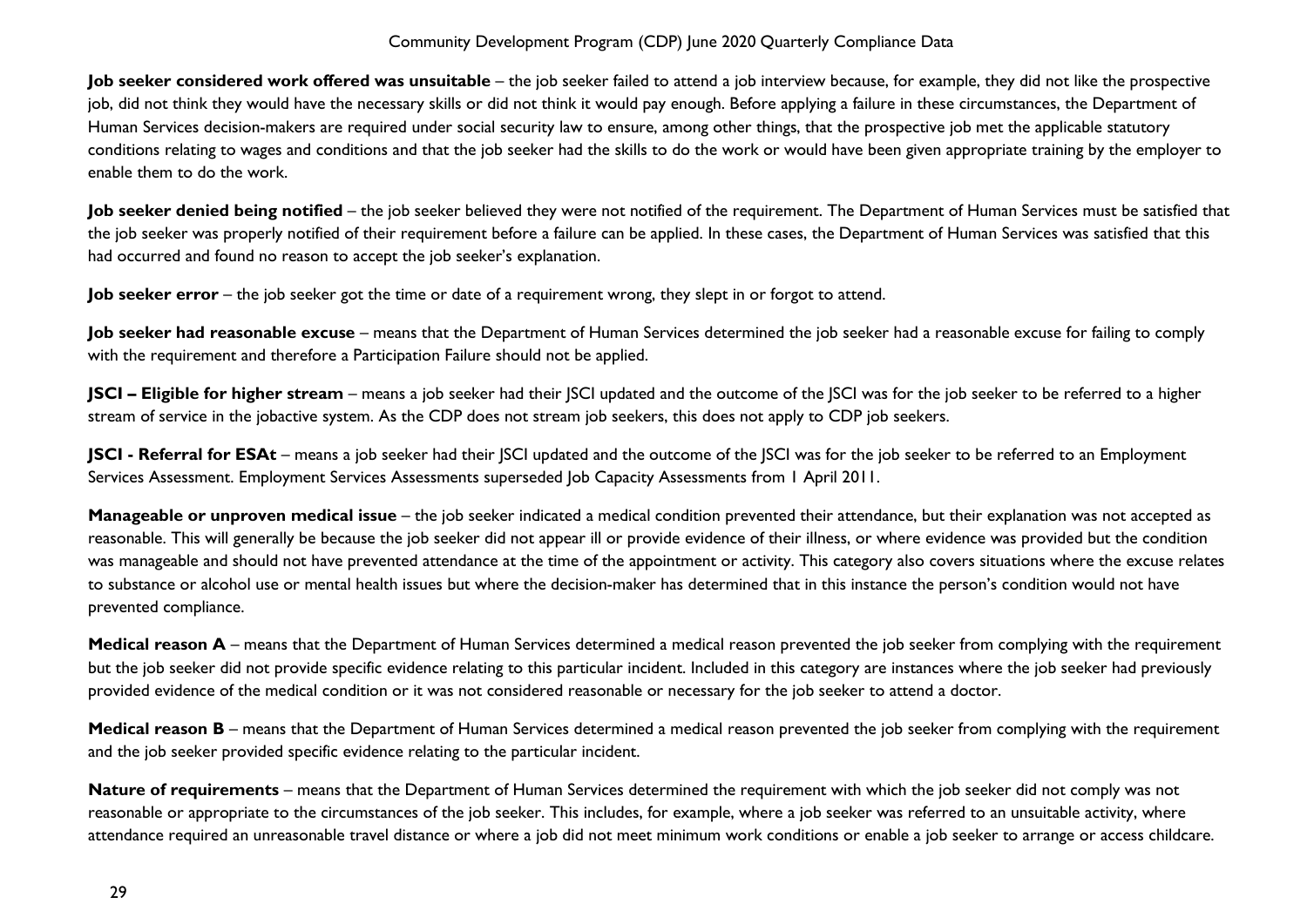**Non-Attendance Failure** – is applied when a job seeker has no reasonable excuse for not attending their initial appointment or fails to give prior notice of a reasonable excuse if it was reasonable to expect them to do so. A Non-Attendance Failure results in a loss of one-tenth of the job seeker's fortnightly income support payment for each business day for the day the job seeker was notified until the day the job seeker attends.

**Non-Attendance Report** – is submitted by an employment services provider when a job seeker fails to attend a regular provider appointment. The Non-Attendance Report replaced the Connection Failure Participation Report which was used to report this type of non-attendance from 1 July 2014.

**No change in Employment Services Program or Stream** – means there has been no recommendation to change the job seeker's Employment Services Program or Stream. CCAs in this category can recommend one or more outcomes that can be undertaken or arranged by the job seeker's current provider or they may not recommend any particular action.

**No Outcomes** – there were no outcomes or other action recommended by the Department of Human Services as part of the CCA. This means that the Department of Human Services specialist officer who conducted the CCA found that the job seeker had no barriers to participation that warranted a specific sort of intervention but that there were insufficient grounds to determine that the job seeker had been persistently and deliberately non-compliant.

**No reason offered** – the job seeker did not offer a reason for their non-attendance.

No Show No Pay Failure – may be applied if the job seeker has failed to either attend or behave appropriately at an activity in the Job Plan, or attend or behave appropriately at a job interview with a prospective employer. Following an investigation by DHS into the non-compliance, the job seeker may lose one-tenth of their fortnightly income support payment for every day they do not participate and did not have a reasonable excuse.

**Notifying requirements** – means that the Department of Human Services determined the job seeker did not receive notification, was not notified correctly or was not given enough time to meet their requirement. This includes, for example, instances where mail may have gone astray or the job seeker had no permanent residence for mail to be sent to.

**Number of job seekers with a Vulnerability Indicator** – means job seekers who, at the end of the quarter, had one or more Vulnerability Indicators on their record.

**Other** – includes all other Participation Reports or Provider Appointment Reports rejected on the grounds that the job seeker had a reasonable excuse for not complying (for example, a police restriction, community service order or legal appointment).

**Other acceptable activity** – means that the Department of Human Services determined the job seeker was participating in an activity that made it acceptable not to meet the requirement (for example, undertaking paid work, attending an interview, etc.).

**Other job seekers** – job seekers that do not currently have to use employment services because they have a 'Temporary exemption', 'Reduced work capacity' or are undertaking an 'Approved activity'. These job seekers can use employment services voluntarily, but are not required to do so.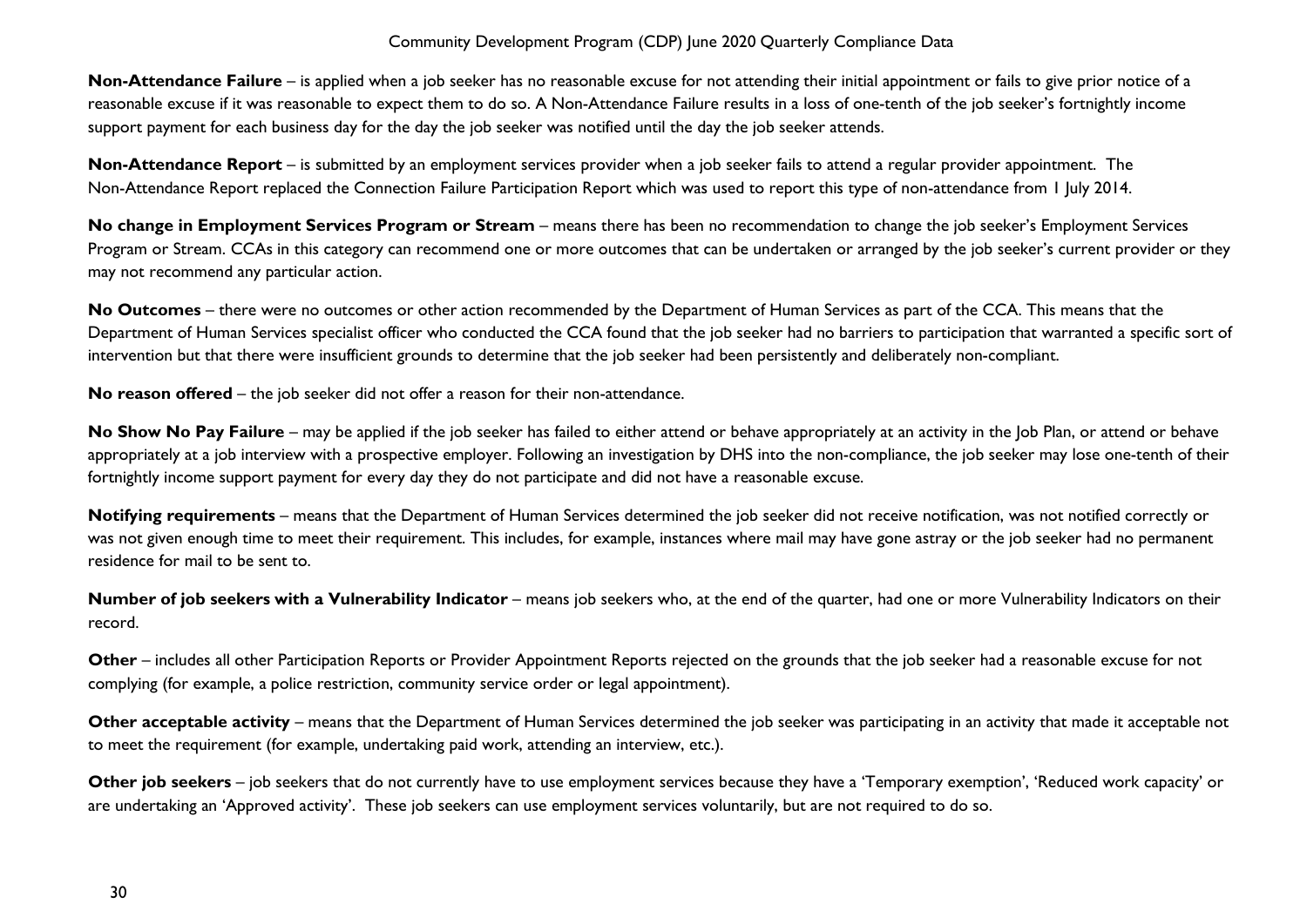**Other Outcomes** – includes any sort of recommended outcome that does not involve a change of Employment Services Program or Stream and can therefore be undertaken or arranged by the job seeker's current provider. These include suggested changes to the job seeker's Job Plan to include any vocational or nonvocational activities designed to help the job seeker to become more job-ready (e.g. a referral for housing assistance or literacy and numeracy training).

**Personal crisis** – means that the Department of Human Services determined a personal crisis prevented the job seeker from complying with the requirement (for example, a bereavement of a family member).

Personal matter – the job seeker indicated that they had personal relationship issues, caring responsibilities, difficulties with accommodation or bereavement following the death of a friend, relative or pet. While such circumstances can impact on a job seeker's capacity to comply, the Department of Human Services decision-maker found that they did not do so in these instances.

**Provider Appointment Report** – is submitted by providers when they want a job seeker's income support payment suspension to remain and to recommend to the Department of Human Services that a financial penalty be applied.

Reason not recorded -- are failures that are not attendance-related. While the job seeker's reason for non-compliance must be considered before the failure can be applied, it is not recorded in a way which can be easily extracted for the purposes of this data.

Reasonable excuse but no prior notice - the job seeker had a reasonable excuse for not attending their appointment but failed to give prior notice of their inability to attend an appointment when it would have been reasonable to expect them to do so.

**Reconnection Failure** - may be applied as a result of a provider submitting a Provider Appointment Report (PAR) for non-attendance at a re-engagement appointment or if the provider reports to DHS that a job seeker fails to meet another reconnection requirement without a reasonable excuse. A Reconnection Failure results in loss of payment from the date of the failure until the day the job seeker meets a further reconnection requirement.

**Reduced work capacity** - job seekers with an assessed temporary or partial reduced work capacity of 0-14 hours a week do not have to be in employment services, and are able to fully satisfy their activity test requirements through a quarterly interview with the Department of Human Services.

**Serious Failure** - may be applied for either refusing a suitable job offer, failing to commence in a suitable job (after having accepted it); or persistent and wilful noncompliance (can only be applied following a Comprehensive Compliance Assessment to ensure that the job seeker's behaviour is not the result of unidentified barriers to participation beyond their control).

**Submitting PRs/PARs** - means that the Department of Human Services rejected the Participation Report or Provider Appointment Report on the grounds that it was not valid. This includes, for example, where the report was submitted for a period during which the job seeker had an exemption or was not receiving any payments; it was submitted for a requirement not contained in the Job Plan; or the report was filled out incorrectly containing the wrong code or date of incident.

**Temporary exemption** - job seekers can be granted an exemption by the Department of Human Services, for a specified period of time, from complying with their requirements. Exemptions are granted if the job seeker does not have the capacity to undertake mutual obligation requirements due to the impact of personal